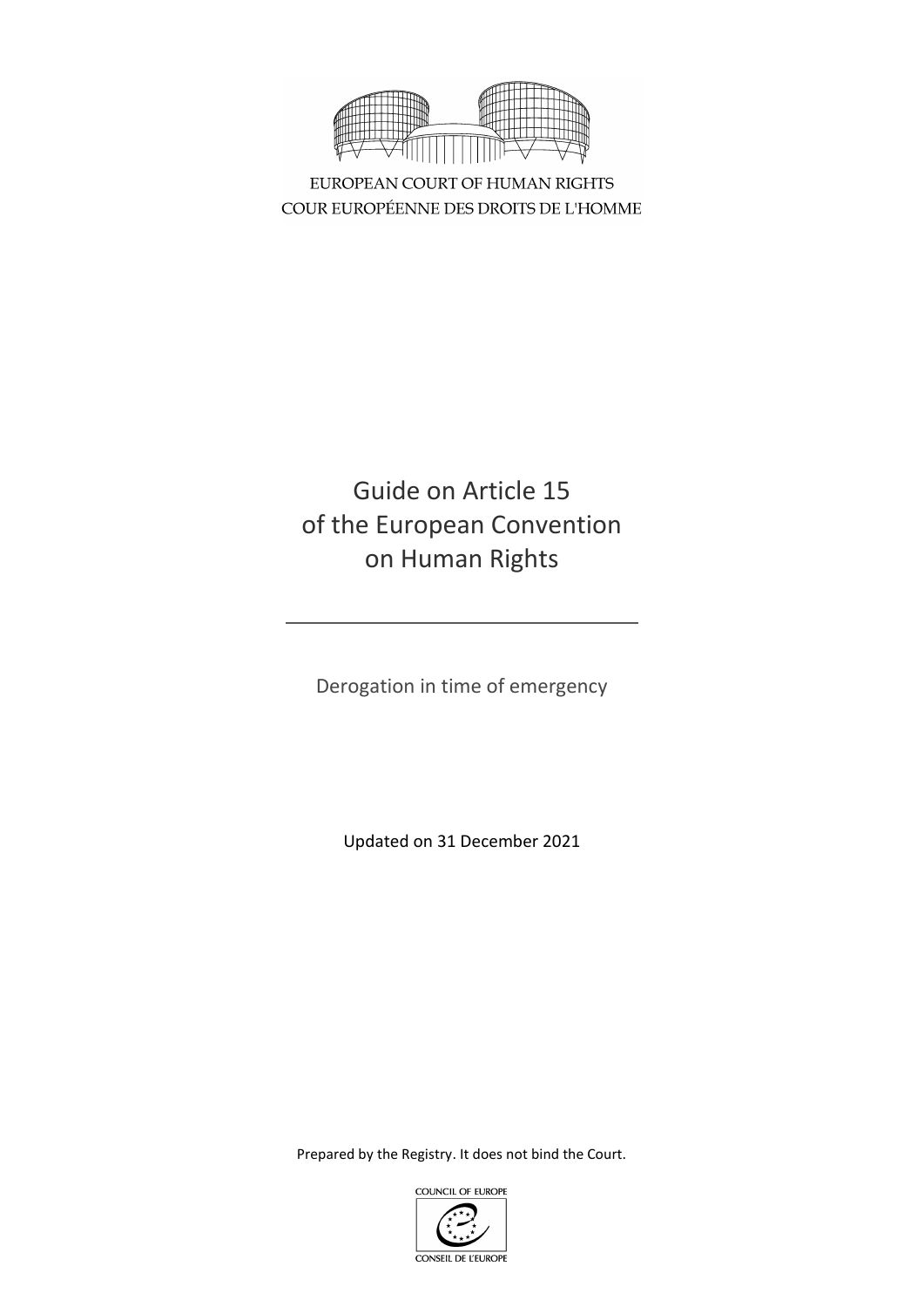Publishers or organisations wishing to translate and/or reproduce all or part of this report in the form of a printed or electronic publication are invited to contact *[publishing@echr.coe.int](mailto:publishing@echr.coe.int)* for information on the authorisation procedure.

If you wish to know which translations of the Case-Law Guides are currently under way, please see *[Pending translations](http://www.echr.coe.int/Documents/Translations_pending_ENG.pdf)*.

This Guide was originally drafted in English. It is updated regularly, most recently on 31 December 2021. It may be subject to editorial revision.

The Case-Law Guides are available for downloading at *[www.echr.coe.int](http://www.echr.coe.int/Pages/home.aspx?p=caselaw/analysis/guides&c=)* (Case-law – Case-law analysis – Case-law guides). For publication updates please follow the Court's Twitter account at *[https://twitter.com/ECHR\\_CEDH](https://twitter.com/ECHR_CEDH)*.

© Council of Europe/European Court of Human Rights, 2022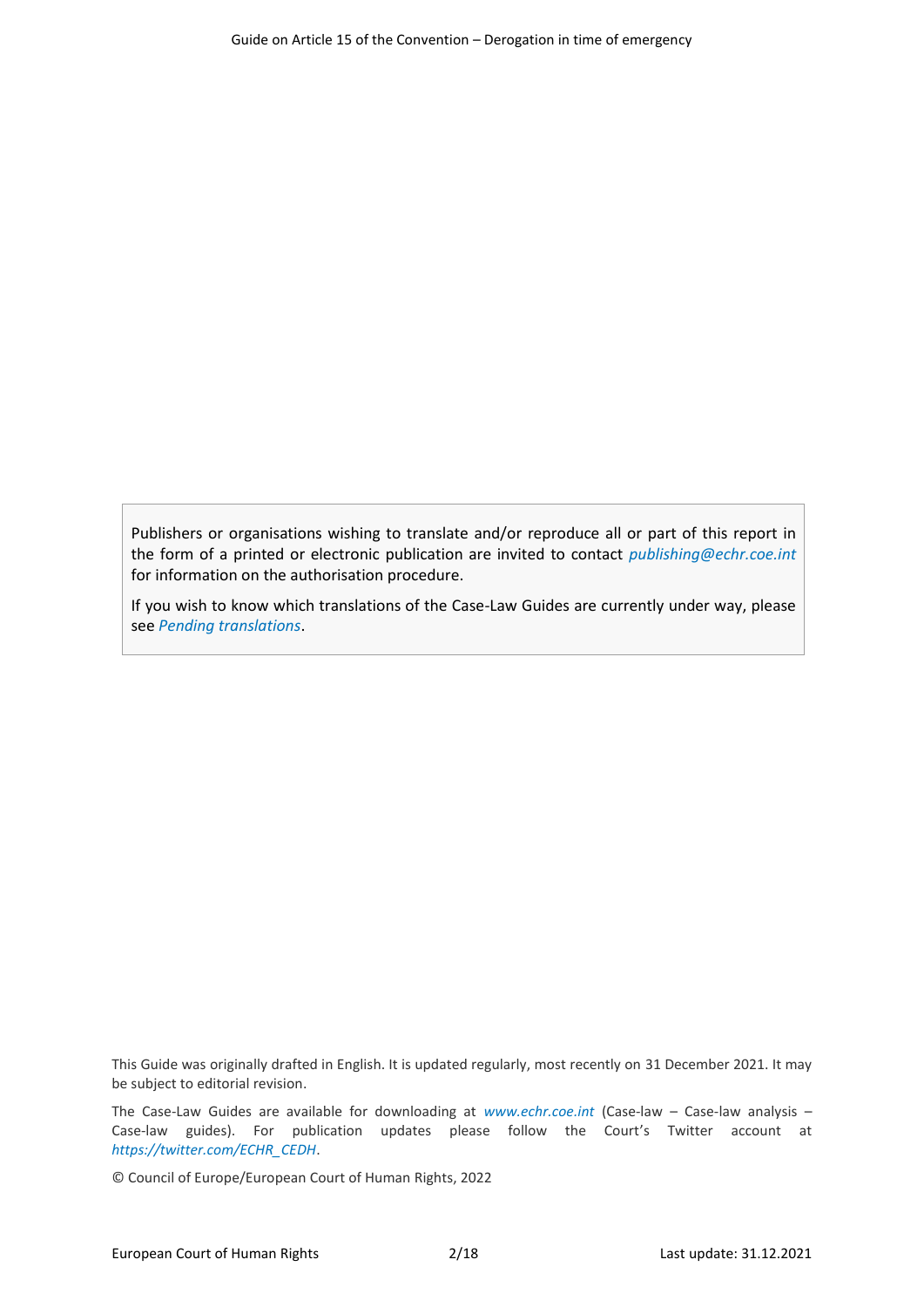# **Table of contents**

|  | C. "provided that such measures are not inconsistent with [the High Contracting Party's] |  |
|--|------------------------------------------------------------------------------------------|--|
|  |                                                                                          |  |
|  |                                                                                          |  |
|  |                                                                                          |  |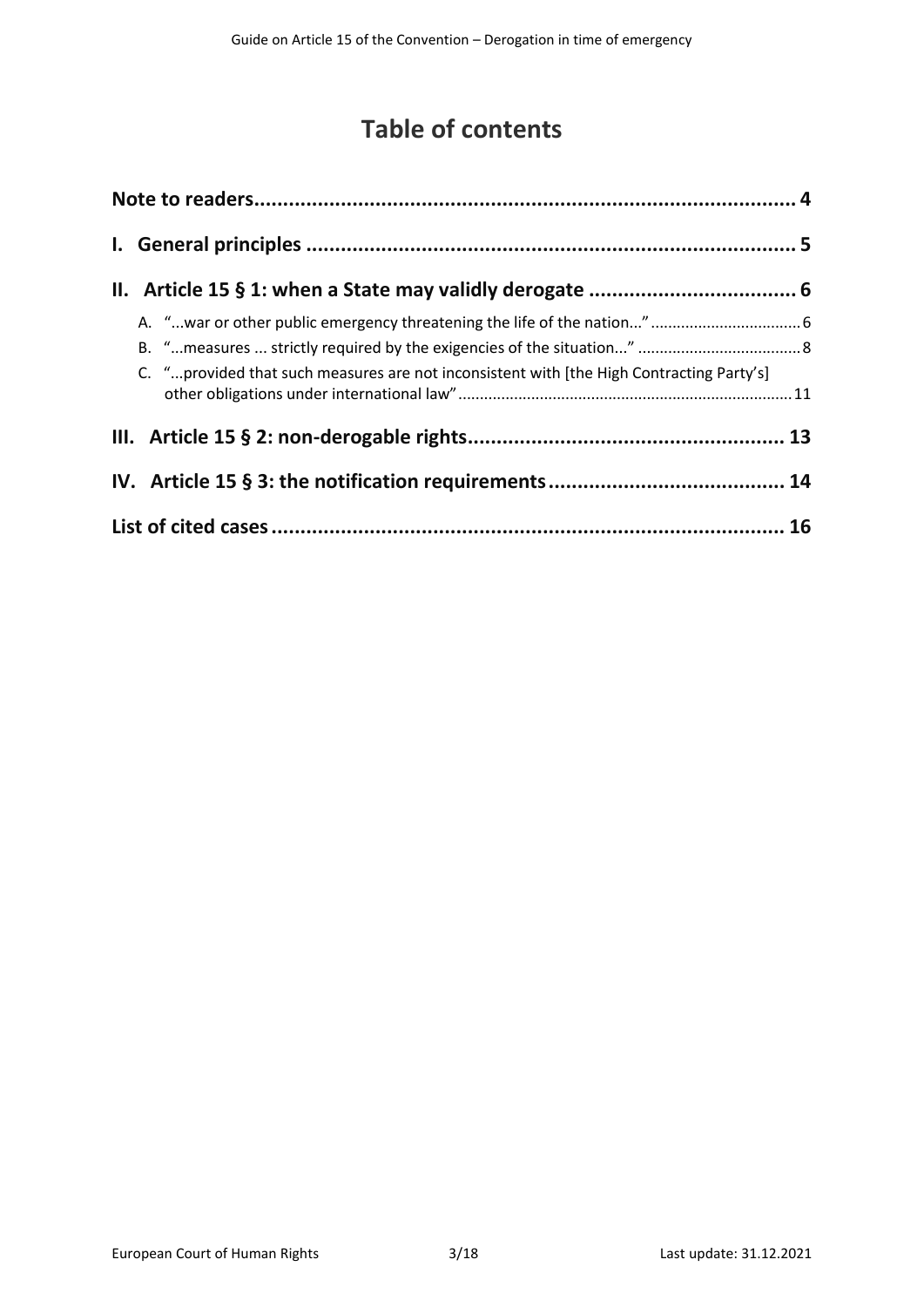## **Note to readers**

<span id="page-3-0"></span>This Guide is part of the series of Case-Law Guides published by the European Court of Human Rights (hereafter "the Court", "the European Court" or "the Strasbourg Court") to inform legal practitioners about the fundamental judgments and decisions delivered by the Strasbourg Court. This particular Guide analyses and sums up the case-law on Article 15 of the European Convention on Human Rights (hereafter "the Convention" or "the European Convention"). Readers will find herein the key principles in this area and the relevant precedents.

The case-law cited has been selected among the leading, major, and/or recent judgments and decisions.\*

The Court's judgments and decisions serve not only to decide those cases brought before it but, more generally, to elucidate, safeguard and develop the rules instituted by the Convention, thereby contributing to the observance by the States of the engagements undertaken by them as Contracting Parties (*Ireland v. [the United Kingdom](http://hudoc.echr.coe.int/eng?i=001-57506)*, 1978, § 154, 18 January 1978, Series A no. 25, and, more recently, *[Jeronovičs](http://hudoc.echr.coe.int/eng?i=001-165032) v. Latvia* [GC], 2016, § 109).

The mission of the system set up by the Convention is thus to determine issues of public policy in the general interest, thereby raising the standards of protection of human rights and extending human rights jurisprudence throughout the community of the Convention States (*[Konstantin Markin](http://hudoc.echr.coe.int/eng?i=001-109868) v. [Russia](http://hudoc.echr.coe.int/eng?i=001-109868)* [GC], § 89, no. 30078/06, ECHR 2012). Indeed, the Court has emphasised the Convention's role as a "constitutional instrument of European public order" in the field of human rights (*Bosphorus Hava [Yolları Turizm ve Ticaret Anonim Şirketi](http://hudoc.echr.coe.int/eng?i=001-69564) v. Ireland* [GC], no. 45036/98, § 156, ECHR 2005-VI, and more recently, *[N.D. and N.T. v. Spain](http://hudoc.echr.coe.int/eng?i=001-201353)* [GC], nos. 8675/15 and 8697/15, § 110, 13 February 2020).

This Guide contains references to keywords for each cited Article of the Convention and its Additional Protocols. The legal issues dealt with in each case are summarised in a *[List of keywords](http://www.echr.coe.int/Documents/HUDOC_Keywords_ENG.pdf)*, chosen from a thesaurus of terms taken (in most cases) directly from the text of the Convention and its Protocols.

The *[HUDOC database](http://hudoc.echr.coe.int/)* of the Court's case-law enables searches to be made by keyword. Searching with these keywords enables a group of documents with similar legal content to be found (the Court's reasoning and conclusions in each case are summarised through the keywords). Keywords for individual cases can be found by clicking on the Case Details tag in HUDOC. For further information about the HUDOC database and the keywords, please see the *[HUDOC user manual](http://www.echr.coe.int/Documents/HUDOC_Manual_2016_ENG.PDF)*.

<sup>\*</sup> The case-law cited may be in either or both of the official languages (English and French) of the Court and the European Commission of Human Rights. Unless otherwise indicated, all references are to a judgment on the merits delivered by a Chamber of the Court. The abbreviation "(dec.)" indicates that the citation is of a decision of the Court and "[GC]" that the case was heard by the Grand Chamber. Chamber judgments that were not final when this update was published are marked with an asterisk (\*).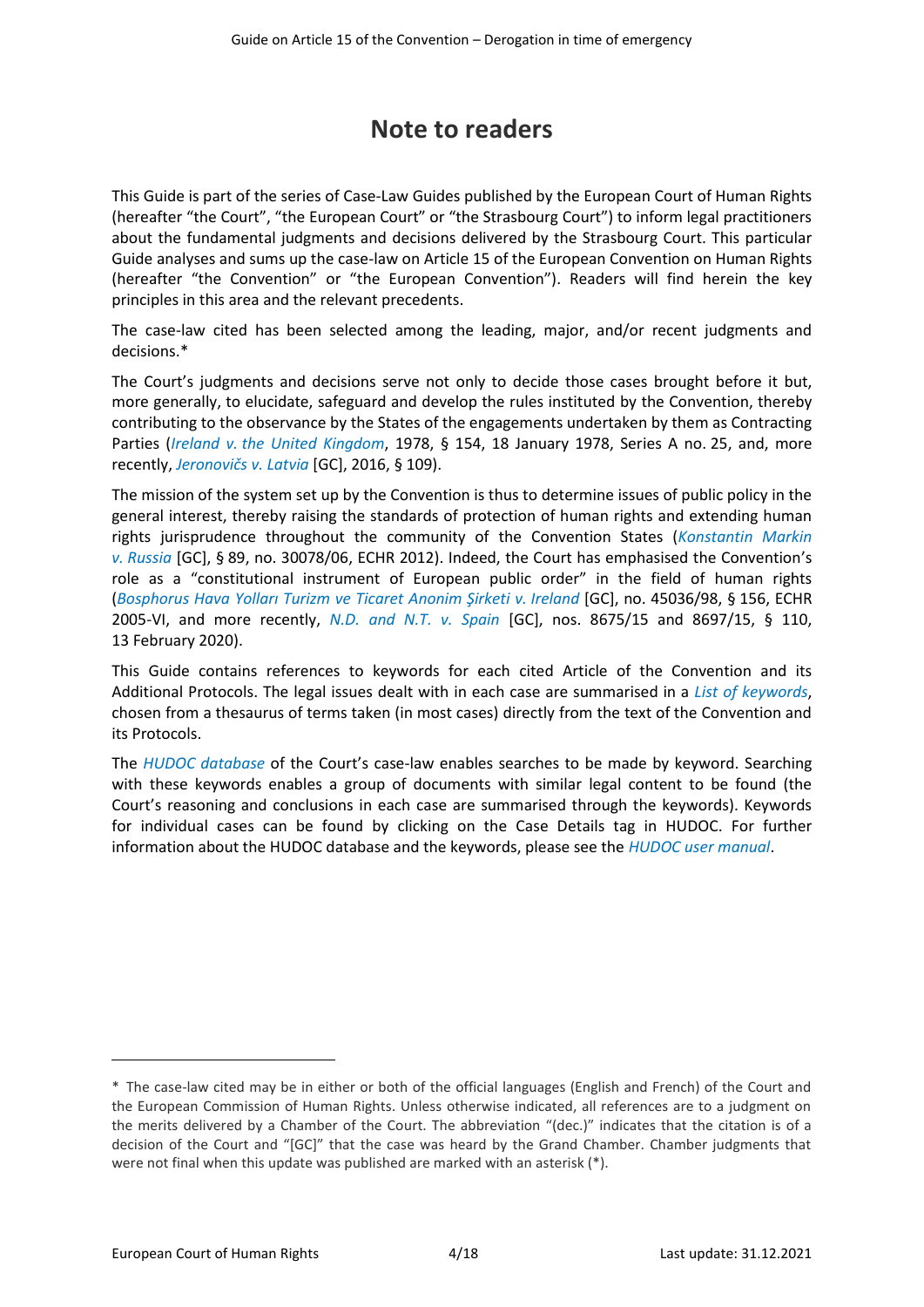# <span id="page-4-0"></span>**I. General principles**

#### **Article 15 of the Convention – Derogation in time of emergency**

"1. In time of war or other public emergency threatening the life of the nation any High Contracting Party may take measures derogating from its obligations under [the] Convention to the extent strictly required by the exigencies of the situation, provided that such measures are not inconsistent with its other obligations under international law.

2. No derogation from Article 2, except in respect of deaths resulting from lawful acts of war, or from Articles 3, 4 (§ 1) and 7 shall be made under this provision.

3. Any High Contracting Party availing itself of this right of derogation shall keep the Secretary General of the Council of Europe fully informed of the measures which it has taken and the reasons therefore. It shall also inform the Secretary General of the Council of Europe when such measures have ceased to operate and the provisions of the Convention are again being fully executed."

#### **HUDOC keywords**

War (15-1) – Public emergency (15-1) – Threat to the life of the nation (15-1) – Derogation (15-1) – Extent strictly required by situation (15-1) – International obligations (15-1) – Notification of a derogation (15-3)

1. Article 15 is a derogation clause. It affords to Contracting States, in exceptional circumstances, the possibility of derogating, in a limited and supervised manner, from their obligations to secure certain rights and freedoms under the Convention.

2. The text of Article 15 is based on the draft Article 4 of the United Nations draft Covenant on Human Rights, which later became Article 4 of the International Covenant on Civil and Political Rights (ICCPR). 1

3. Article 15 has three parts. Article 15 § 1 defines the circumstances in which Contracting States can validly derogate from their obligations under the Convention. It also limits the measures they may take in the course of any derogation. Article 15 § 2 protects certain fundamental rights in the Convention from any derogation. Article 15 § 3 sets out the procedural requirements that any State making a derogation must follow.

4. The making of a derogation need not be a concession that the State will not be able to guarantee the rights contained in the Convention. Indeed, the practice when lodging a derogation has been for the Contracting State to state that the measures it is taking "may" involve a derogation from the Convention. For this reason, in any case where an applicant complains that his or her Convention rights were violated during a period of derogation, the Court will first examine whether the measures taken can be justified under the substantive articles of the Convention; it is only if it cannot be so justified that the Court will go on to determine whether the derogation was valid (see, for instance, *A. and Others v. [the United Kingdom](http://hudoc.echr.coe.int/eng?i=001-91403)* [GC], 2009, § 161; *Ireland v. [the United Kingdom](http://hudoc.echr.coe.int/eng?i=001-57506)*, 1978, § 191; *Lawless v. [Ireland \(no.](http://hudoc.echr.coe.int/eng?i=001-57518) 3)*, 1961, § 15).

5. Thus, in *[Terheş v. Romania](https://hudoc.echr.coe.int/eng?i=001-210026)* (dec.), 2021, § 46 – concerning a general lockdown imposed on the population in response to the COVID-19 pandemic, in the context of which the respondent State had

<sup>1.</sup> See p. 10 of, and Appendix I to, the *Travaux préparatoires* on Article 15 (*[document DH \(56\)](http://www.echr.coe.int/LibraryDocs/Travaux/ECHRTravaux-ART15-DH(56)4-EN1675477.pdf) 4* available on the Court's Library website at *[www.echr.coe.int/Library](http://www.echr.coe.int/library)*)*.* The American Convention on Human Rights also contains a derogation clause (Article 27). There is no such clause in the African Charter on Human and Peoples' Rights.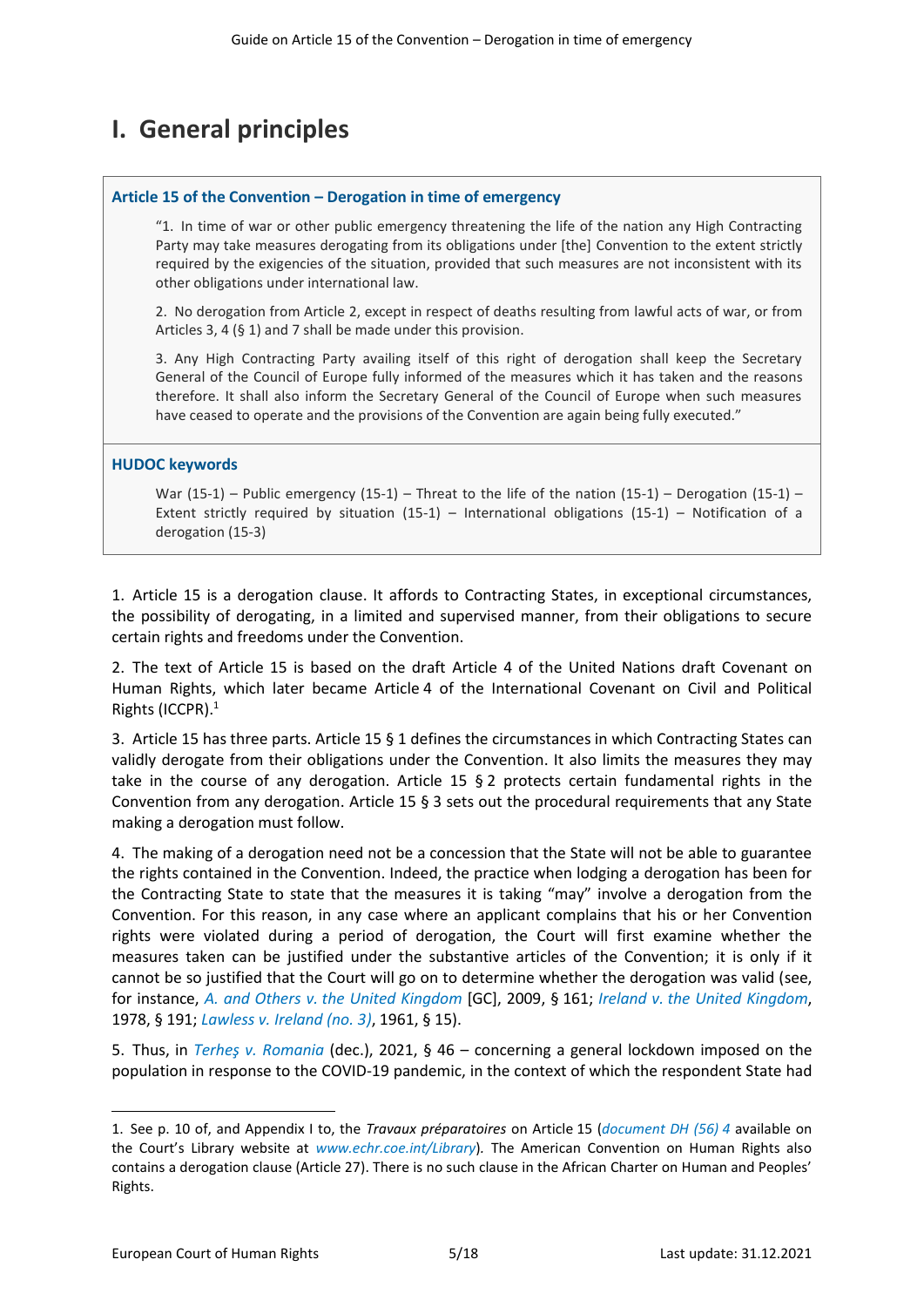availed itself of the possibility of derogating from Article 2 of Protocol No. 4 – the Court did not need to examine the situation from the standpoint of Article 15 since the applicant's complaints had been raised solely under Article 5 § 1, which was declared inapplicable *ratione materiae*.

6. On one occasion when a derogation had been made, the Court declined to assess whether the situation complained of was covered by a valid derogation on the ground that the parties to the proceedings before it had not so requested (*Khlebik v. [Ukraine](http://hudoc.echr.coe.int/eng?i=001-175656)*, 2017, § 82).

## <span id="page-5-0"></span>**II. Article 15 § 1: when a State may validly derogate**

#### **Article 15 § 1 of the Convention**

"1. In time of war or other public emergency threatening the life of the nation any High Contracting Party may take measures derogating from its obligations under [the] Convention to the extent strictly required by the exigencies of the situation, provided that such measures are not inconsistent with its other obligations under international law."

#### **HUDOC keywords**

War (15-1) – Public emergency (15-1) – Threat to the life of the nation (15-1) – Derogation (15-1) – Extent strictly required by situation (15-1) – International obligations (15-1)

#### 7. Article 15 § 1 sets out three conditions for a valid derogation:

- it must be in time of war or other public emergency threatening the life of the nation;
- the measures taken in response to that war or public emergency must not go beyond the extent strictly required by the exigencies of the situation; and
- **■** the measures must not be inconsistent with the State's other obligations under international law.

## <span id="page-5-1"></span>**A. "...war or other public emergency threatening the life of the nation..."**

8. The Court has not been required to interpret the meaning of "war" in Article 15 § 1; in any case, any substantial violence or unrest short of war is likely to fall within the scope of the second limb of Article 15 § 1, a "public emergency threatening the life of the nation".

9. The natural and customary meaning of "public emergency threatening the life of the nation" is clear and refers to "an exceptional situation of crisis or emergency which affects the whole population and constitutes a threat to the organised life of the community of which the State is composed" (*Lawless v. [Ireland \(no.](http://hudoc.echr.coe.int/eng?i=001-57518) 3)*, 1961, § 28).

10. The emergency should be actual or imminent; a crisis which concerns only a particular region of the State can amount to a public emergency threatening "the life of the nation" (see, for instance, derogations in respect of Northern Ireland in *Ireland v. [the United Kingdom](http://hudoc.echr.coe.int/eng?i=001-57506)*, 1978, § 205, and in respect of South-East Turkey in *Aksoy v. [Turkey](http://hudoc.echr.coe.int/eng?i=001-58003)*, 1996, § 70); and the crisis or danger should be exceptional in that the normal measures or restrictions permitted by the Convention for the maintenance of public safety, health and order are plainly inadequate (*[Denmark, Norway, Sweden](http://hudoc.echr.coe.int/eng?i=001-167795)  [and the Netherlands](http://hudoc.echr.coe.int/eng?i=001-167795) v. Greece* (the "*[Greek case](http://hudoc.echr.coe.int/eng?i=001-167795)*"), Commission report, 1969, § 153).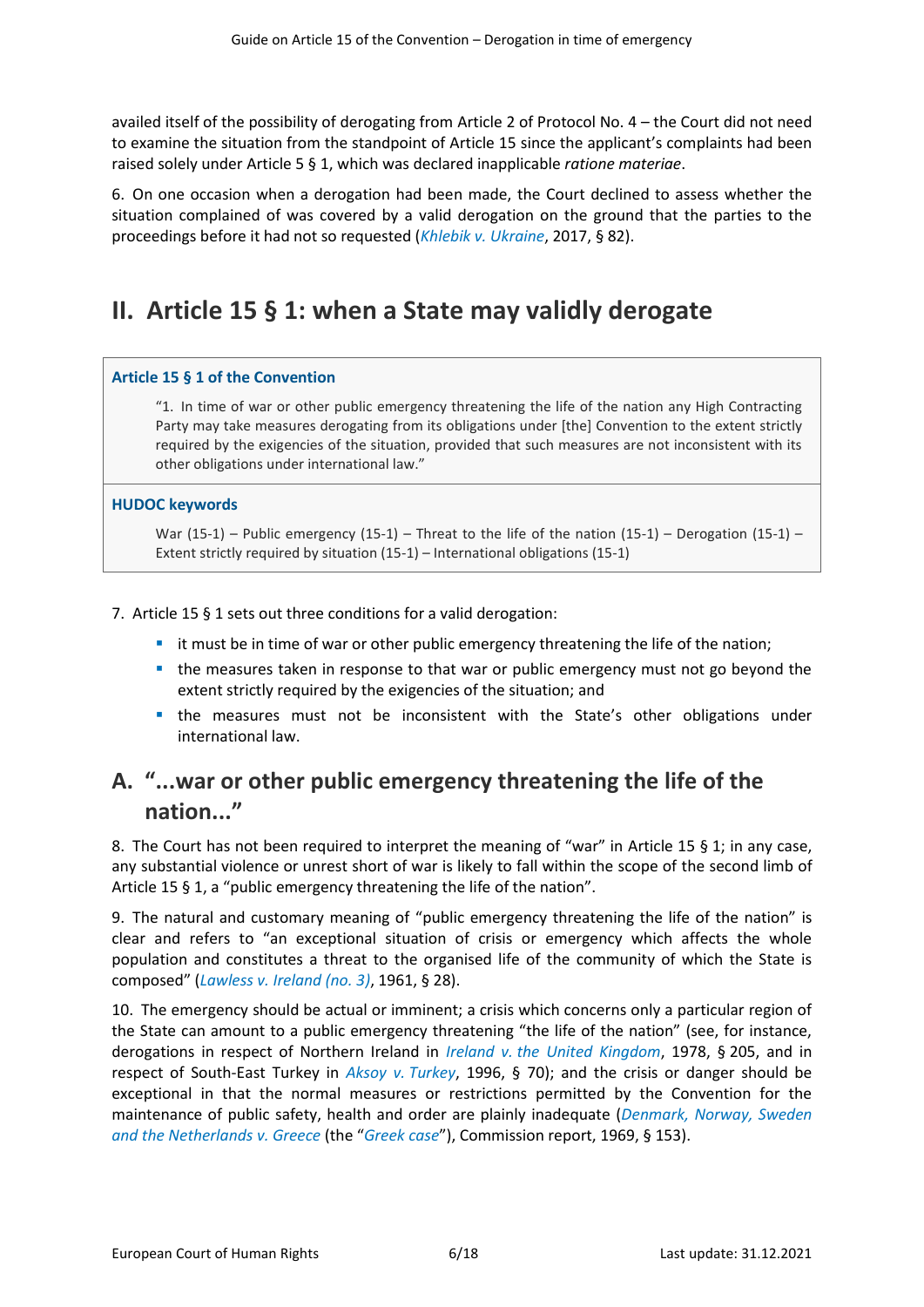11. The Court's case-law has never, to date, explicitly incorporated the requirement that the emergency be temporary and, indeed, the cases demonstrate that it is possible for a "public emergency" within the meaning of Article 15 to continue for many years (see the security situation in Northern Ireland: *Ireland v. [the United Kingdom](http://hudoc.echr.coe.int/eng?i=001-57506)*, 1978, *[Brannigan and McBride](http://hudoc.echr.coe.int/eng?i=001-57819) v. the United [Kingdom](http://hudoc.echr.coe.int/eng?i=001-57819)*, 1993, *Marshall v. [the United Kingdom](http://hudoc.echr.coe.int/eng?i=001-5967)* (dec.), 2001; and the security situation in place in the aftermath of the al-Qaeda attacks in the United States: *A. and Others v. [the United Kingdom](http://hudoc.echr.coe.int/eng?i=001-91403)* [GC], 2009, § 178).

12. Generally the Convention organs have deferred to the national authorities' assessment as to whether such an exceptional situation exists. As the Court stated in *Ireland v. [the United Kingdom](http://hudoc.echr.coe.int/eng?i=001-57506)*, 1978, § 207): "it falls in the first place to each Contracting State, with its responsibility for 'the life of [its] nation', to determine whether that life is threatened by a 'public emergency'". By reason of their direct and continuous contact with the pressing needs of the moment, the national authorities are in principle better placed than the international judge to decide both on the presence of such an emergency and on the nature and scope of the derogations necessary to avert it. Accordingly, in this matter a wide margin of appreciation should be left to the national authorities. Nevertheless, the Court had emphasised that States do not enjoy an unlimited discretion in this respect. The domestic margin of appreciation is accompanied by European supervision (*[Brannigan and McBride](http://hudoc.echr.coe.int/eng?i=001-57819) v. the [United Kingdom](http://hudoc.echr.coe.int/eng?i=001-57819)*, 1993, § 43; *[Mehmet Hasan Altan](http://hudoc.echr.coe.int/eng?i=001-181862) v. Turkey*, 2018, § 91; *[Şahin Alpay](http://hudoc.echr.coe.int/eng?i=001-181866) v. Turkey*, 2018, § 75).

13. The Court has held that terrorism in Northern Ireland met the standard of a public emergency, since for a number of years it represented a "particularly far-reaching and acute danger for the territorial integrity of the United Kingdom, the institutions of the six counties [of Northern Ireland] and the lives of the province's inhabitants" (*Ireland v. [the United Kingdom](http://hudoc.echr.coe.int/eng?i=001-57506)*, 1978, §§ 205 and 212; *[Brannigan and McBride](http://hudoc.echr.coe.int/eng?i=001-57819) v. the United Kingdom*, 1993, § 48; *Marshall v. [the United Kingdom](http://hudoc.echr.coe.int/eng?i=001-5967)* (dec.), 2001). So, too, did PKK terrorist activity in South-East Turkey (*Aksoy v. [Turkey](http://hudoc.echr.coe.int/eng?i=001-58003)*, 1996, § 70) and the imminent threat of serious terrorist attacks in the United Kingdom after 11 September 2001 (*A. [and](http://hudoc.echr.coe.int/eng?i=001-91403)  Others v. [the United Kingdom](http://hudoc.echr.coe.int/eng?i=001-91403)* [GC], 2009, § 181), and the attempted military coup in Turkey in 2016 (*[Mehmet Hasan Altan](http://hudoc.echr.coe.int/eng?i=001-181862) v. Turkey*, 2018, §§ 91-93; *[Şahin Alpay](http://hudoc.echr.coe.int/eng?i=001-181866) v. Turkey*, 2018, §§ 75-77; this observation was repeated in, for example, *[Kavala](http://hudoc.echr.coe.int/eng?i=001-199515) v. Turkey*, 2019, § 88; *[Alparslan Altan](http://hudoc.echr.coe.int/eng?i=001-192804) v. Turkey*, 2019, §§ 73-74; *Pişkin v. [Turkey,](http://hudoc.echr.coe.int/eng?i=001-206901)* 2020, § 59 ; *[Atilla Taş](http://hudoc.echr.coe.int/eng?i=001-207367) v. Turkey*, 2021, § 83). The requirement of imminence is not, however, to be interpreted so narrowly as to require a State to wait for disaster to strike before taking measures to deal with it (*A. and Others v. [the United Kingdom](http://hudoc.echr.coe.int/eng?i=001-91403)* [GC], 2009, § 177).

14. Notwithstanding this general approach of deference towards the national authorities' assessment, it is not unlimited. For instance, in the "*[Greek case](http://hudoc.echr.coe.int/eng?i=001-167795)*" (Commission report, §§ 159-165 and 207) – following the "colonels" coup in 1967 – the Commission found that, on the evidence before it, there was no public emergency which justified the derogation made. It should be noted that the existence of a "public emergency" was not disputed in the above-noted cases concerning the situation in Northern Ireland and south-east Turkey, whereas this was clearly disputed in some detail in the "*Greek case"* as regards the attempted derogation by the military government in Greece.

15. Similarly, with regard to the state of emergency declared in Yerevan in the context of postelection demonstrations, the Court found that, despite their scale and the violence they might have entailed, the respondent Government had not shown that the demonstrations, which enjoyed protection under Article 11, could be regarded as "threatening the life of the nation". As a result, the Court did not find it necessary to consider the other requirements of Article 15 § 1 – in other words, to determine whether the measures taken in the case had been strictly required by the exigencies of the situation and had been consistent with the other obligations under international law – since that finding was sufficient for it to conclude that the derogation had not satisfied the requirements of Article 15 (*[Dareskizb Ltd v. Armenia](https://hudoc.echr.coe.int/eng?i=001-211813)*, 2021, §§ 62-63).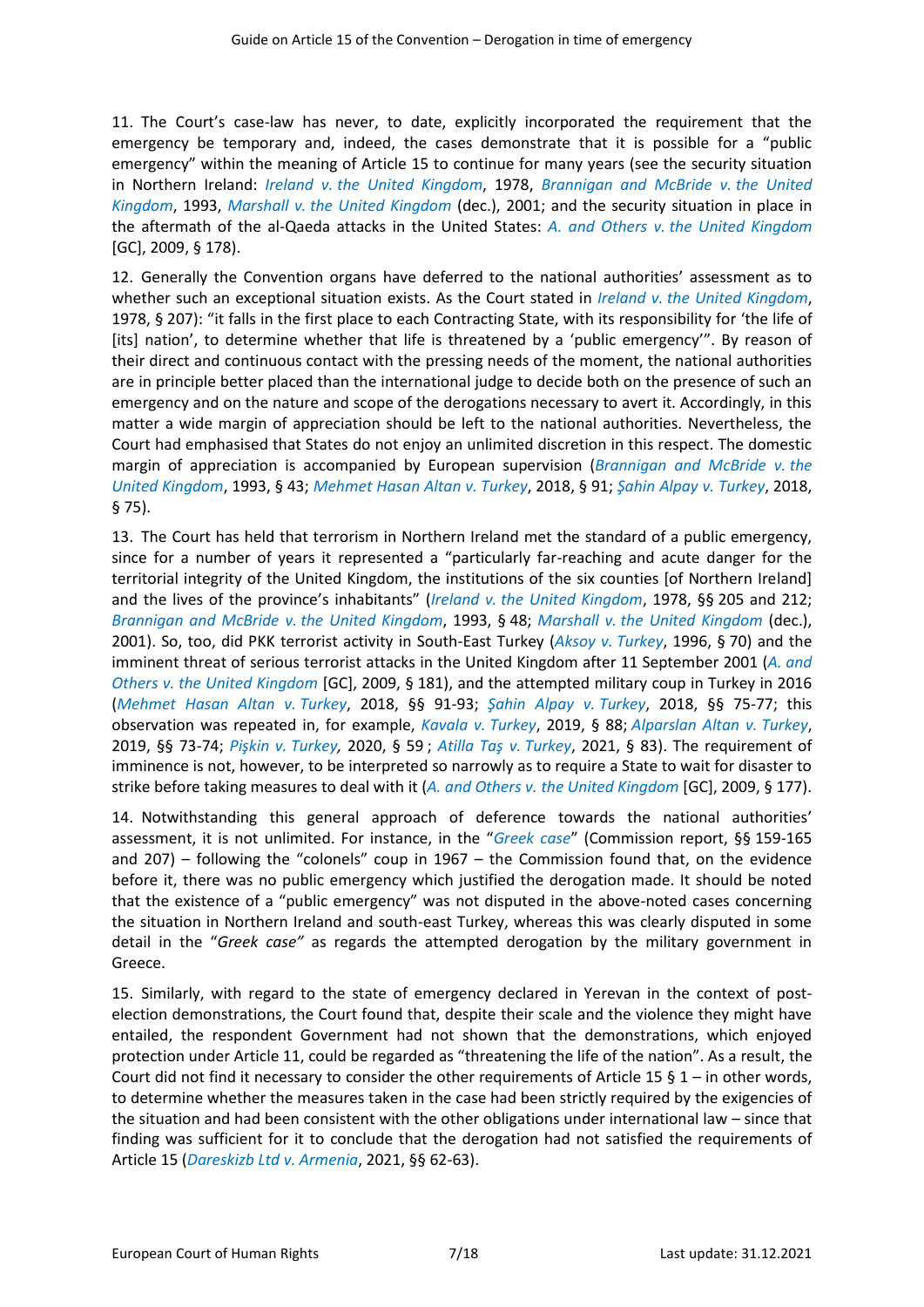16. Since the purpose of Article 15 is to permit States to take derogating measures to protect their populations from future risks, the existence of the threat to the life of the nation must be assessed primarily with reference to those facts which were known at the time of the derogation. The Court is not precluded, however, from having regard to information which comes to light subsequently (*A. and Others v. [the United Kingdom](http://hudoc.echr.coe.int/eng?i=001-91403)* [GC], 2009, § 177).

17. However, if measures are taken outside the territory to which the derogation applies, the derogation will not apply and the Government concerned will not be able to rely on it to justify the measures (*[Sakık and Others](http://hudoc.echr.coe.int/eng?i=001-58117) v. Turkey*, 1997, § 39; for a similar finding, see *Sadak v. [Turkey](http://hudoc.echr.coe.int/eng?i=001-66257)*, 2004, §§ 56; *[Yurttas](http://hudoc.echr.coe.int/eng?i=001-66345) v. Turkey*, 2004, § 58; *[Abdülsamet Yaman](http://hudoc.echr.coe.int/eng?i=001-67228) v. Turkey*, 2004, § 69; and more recently, *[Barseghyan v.](http://hudoc.echr.coe.int/eng?i=001-211814) Armenia*, 2021, § 36).

18. Although there have been a number of cases of Contracting States taking part in military missions outside their own territory since their ratification of the Convention, until today no State has ever made a derogation pursuant to Article 15 of the Convention in respect of these activities (*Hassan v. [the United Kingdom](http://hudoc.echr.coe.int/eng?i=001-146501)* [GC], 2014, § 101; and – repeating this observation – *[Georgia](http://hudoc.echr.coe.int/eng?i=001-207757) v. [Russia \(II\)](http://hudoc.echr.coe.int/eng?i=001-207757)* [GC], 2021, § 139).

19. This practice of not derogating in the event of international armed conflicts outside their own territory can be interpreted as the High Contracting Parties considering that in such situations, they do not exercise their "jurisdiction" within the meaning of Article 1 of the Convention (*[Georgia](http://hudoc.echr.coe.int/eng?i=001-207757) v. [Russia \(II\)](http://hudoc.echr.coe.int/eng?i=001-207757)* [GC], 2021, same paragraph). However, the Court has accepted the respondent State's lack of jurisdiction over the events in issue only in respect of the active phase of hostilities (*[ibid.](http://hudoc.echr.coe.int/eng?i=001-207757)*, §§ 125-144 ; compare *Hassan v. [the United Kingdom](http://hudoc.echr.coe.int/eng?i=001-146501)* [GC], 2014, §§ 74-80, regarding jurisdiction based on State agent authority and control over the person concerned). As regards the phase after the cessation of hostilities, the Court has held that the facts fell within the jurisdiction of the respondent State on account of the effective control it exercised over the occupied territory (*Georgia v. [Russia \(II\)](http://hudoc.echr.coe.int/eng?i=001-207757)* [GC], 2021, §§ 162-175)<sup>2</sup> .

## <span id="page-7-0"></span>**B. "...measures ... strictly required by the exigencies of the situation..."**

20. The Court has said that the limits on its powers of review are "particularly apparent" where Article 15 is concerned (*Ireland v. [the United Kingdom](http://hudoc.echr.coe.int/eng?i=001-57506)*, 1978, § 207):

"It falls in the first place to each Contracting State, with its responsibility for 'the life of [its] nation', to determine whether that life is threatened by a 'public emergency' and, if so, how far it is necessary to go in attempting to overcome the emergency. By reason of their direct and continuous contact with the pressing needs of the moment, the national authorities are in principle in a better position than the international judge to decide both on the presence of such an emergency and on the nature and scope of derogations necessary to avert it. In this matter Article 15  $\S$  1 (...) leaves those authorities a wide margin of appreciation."

21. Nevertheless, the States do not enjoy an unlimited power in this respect: the Court is empowered to rule on whether the States have gone beyond the "extent strictly required by the exigencies" of the crisis (*[ibid.](http://hudoc.echr.coe.int/eng?i=001-57506)*). To assess whether the measures taken were "strictly required by the exigencies of the situation and consistent with the other obligations under international law", the Court examines the complaints on the merits (*[Mehmet Hasan Altan](http://hudoc.echr.coe.int/eng?i=001-181862) v. Turkey*, 2018, § 94; *[Şahin](http://hudoc.echr.coe.int/eng?i=001-181866)  Alpay v. [Turkey](http://hudoc.echr.coe.int/eng?i=001-181866)*, 2018, § 78; *[Kavala](http://hudoc.echr.coe.int/eng?i=001-199515) v. Turkey*, 2019, § 88).

22. As the Court has clarified, the existence of a "public emergency threatening the life of the nation" must not serve as a pretext for limiting freedom of political debate. Even in a state of emergency the States must bear in mind that any measures taken should seek to protect the

<sup>2</sup> See [Guide on Article 1 of the Convention](https://echr.coe.int/Documents/Guide_Art_1_ENG.pdf)*.*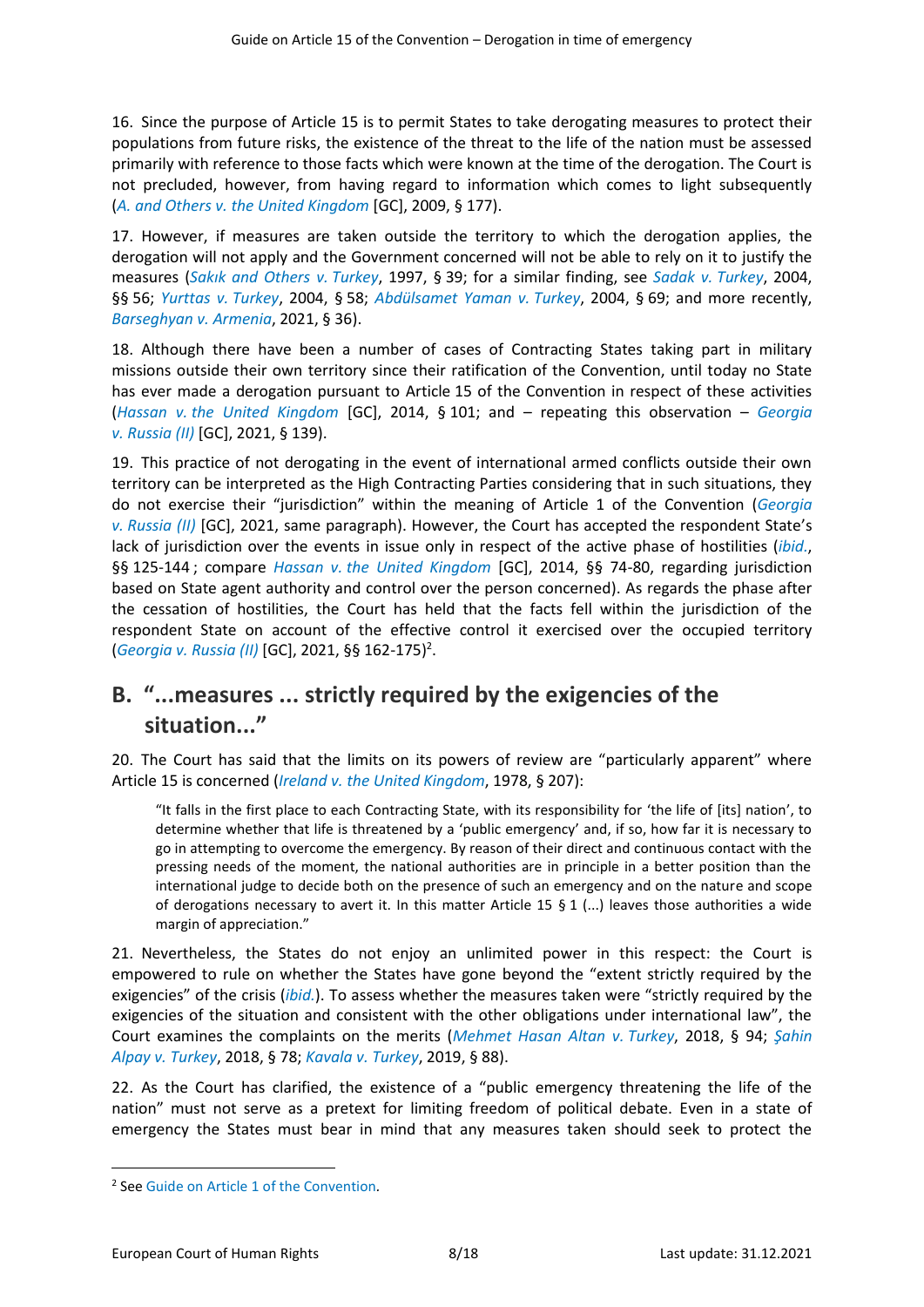democratic order from the threats to it, and every effort should be made to safeguard the values of a democratic society, such as pluralism, tolerance and broadmindedness (*[Mehmet Hasan Altan](http://hudoc.echr.coe.int/eng?i=001-181862) v. [Turkey](http://hudoc.echr.coe.int/eng?i=001-181862)*, 2018, § 210; *[Şahin Alpay](http://hudoc.echr.coe.int/eng?i=001-181866) v. Turkey*, 2018, § 180).

23. In determining whether a State has gone beyond what is strictly required, the Court will give appropriate weight to factors such as the nature of the rights affected by the derogation, the circumstances leading to, and the duration of, the emergency situation (*[Brannigan and McBride](http://hudoc.echr.coe.int/eng?i=001-57819) v. [the United Kingdom](http://hudoc.echr.coe.int/eng?i=001-57819)*, 1993, § 43; *A. and Others v. [the United Kingdom](http://hudoc.echr.coe.int/eng?i=001-91403)* [GC], 2009, § 173).

24. This involves the Court considering matters such as:

- **•** whether ordinary laws would have been sufficient to meet the danger caused by the public emergency (*Lawless v. [Ireland \(no.](http://hudoc.echr.coe.int/eng?i=001-57518) 3)*, 1961, § 36; *Ireland v. [the United Kingdom](http://hudoc.echr.coe.int/eng?i=001-57506)*, 1978, § 212);
- **E** whether the measures are a genuine response to an emergency situation (*Brannigan and McBride v. [the United Kingdom](http://hudoc.echr.coe.int/eng?i=001-57819)*, 1993, § 51; *[Alparslan Altan](http://hudoc.echr.coe.int/eng?i=001-192804) v. Turkey*, 2019, § 118);
- **■** whether the measures were used for the purpose for which they were granted (*[Lawless](http://hudoc.echr.coe.int/eng?i=001-57518) v. [Ireland \(no.](http://hudoc.echr.coe.int/eng?i=001-57518) 3)*, 1961, § 38);
- **■** whether the Government are able to show that there is a sufficient connection between the individual case and the derogation relied on (see, implicitly, *[Vedat Şorli v. Turkey](https://hudoc.echr.coe.int/eng?i=001-212394)*, 2021, § 46 – concerning an insult to the head of State);
- **•** whether the derogation is limited in scope and the reasons advanced in support of it (*[Brannigan and McBride](http://hudoc.echr.coe.int/eng?i=001-57819) v. the United Kingdom*, 1993, § 66);
- whether the need for the derogation was kept under review (*[ibid.](http://hudoc.echr.coe.int/eng?i=001-57819)*, § 54);
- any attenuation in the measures imposed (*Ireland v. [the United Kingdom](http://hudoc.echr.coe.int/eng?i=001-57506)*, 1978, § 220);
- whether the measures were subject to safeguards (*[ibid.](http://hudoc.echr.coe.int/eng?i=001-57506)*, §§ 216-219; *[Lawless](http://hudoc.echr.coe.int/eng?i=001-57518) v. Ireland [\(no.](http://hudoc.echr.coe.int/eng?i=001-57518) 3)*, 1961, § 37; *[Brannigan and McBride](http://hudoc.echr.coe.int/eng?i=001-57819) v. the United Kingdom*, 1993, §§ 61-65; *[Aksoy](http://hudoc.echr.coe.int/eng?i=001-58003) v. [Turkey](http://hudoc.echr.coe.int/eng?i=001-58003)*, 1996, §§ 79-84);
- the importance of the right at stake, and the broader purpose of judicial control over interferences with that right (*[ibid.](http://hudoc.echr.coe.int/eng?i=001-58003)*, § 76);
- whether judicial control of the measures was practicable (*[ibid.](http://hudoc.echr.coe.int/eng?i=001-58003)*, § 78;<sup>3</sup> *[Brannigan and](http://hudoc.echr.coe.int/eng?i=001-57819)  McBride v. [the United Kingdom](http://hudoc.echr.coe.int/eng?i=001-57819)*, 1993, § 59);
- the proportionality of the measures and whether they involved any unjustifiable discrimination (*A. and Others v. [the United Kingdom](http://hudoc.echr.coe.int/eng?i=001-91403)* [GC], 2009, § 190); whether they were "lawful" and were effected "in accordance with a procedure prescribed by law" (*[Mehmet](http://hudoc.echr.coe.int/eng?i=001-181862)  [Hasan Altan](http://hudoc.echr.coe.int/eng?i=001-181862) v. Turkey*, 2018, §§ 140 and 213; *[Şahin Alpay](http://hudoc.echr.coe.int/eng?i=001-181866) v. Turkey*, 2018, §§ 119 and 183);
- **•** whether legal certainty is not compromised by a judicial interpretation running counter to the applicable statutory provisions (*Baş v. [Turkey](http://hudoc.echr.coe.int/eng?i=001-201761)*, 2020, §§ 151-153). Thus, for example, the Court has found that an interpretation of the legal concept of "*in flagrante delicto*" – allowing judges to be detained without the prior lifting of their immunity, a guarantee of their independence – that expanded the scope of that concept "so that judges suspected of belonging to a criminal association are deprived of the judicial protection afforded by Turkish law to members of the judiciary" was such as to "[negate] the procedural safeguards which members of the judiciary are afforded in order to protect them from interference by the executive" (*[ibid.](http://hudoc.echr.coe.int/eng?i=001-201761)*);
- whether the minimum requirements of Article 5  $\S$  1 (c) of the Convention regarding the "reasonableness" of a suspicion justifying an individual's detention are satisfied (*[Alparslan](http://hudoc.echr.coe.int/eng?i=001-192804)*

<sup>3.</sup> See also the post-*[Aksoy](http://hudoc.echr.coe.int/eng?i=001-58003)* cases: *[Demir and Others](http://hudoc.echr.coe.int/eng?i=001-58230) v. Turkey*, 1998, §§ 49-58; *[Nuray Şen](http://hudoc.echr.coe.int/eng?i=001-61139) v. Turkey*, 2003, §§ 25-29; *[Elçi and Others](http://hudoc.echr.coe.int/eng?i=001-61442) v. Turkey*, 2003, § 684; *Bilen v. [Turkey](http://hudoc.echr.coe.int/eng?i=001-72495)*, 2006, §§ 44-50.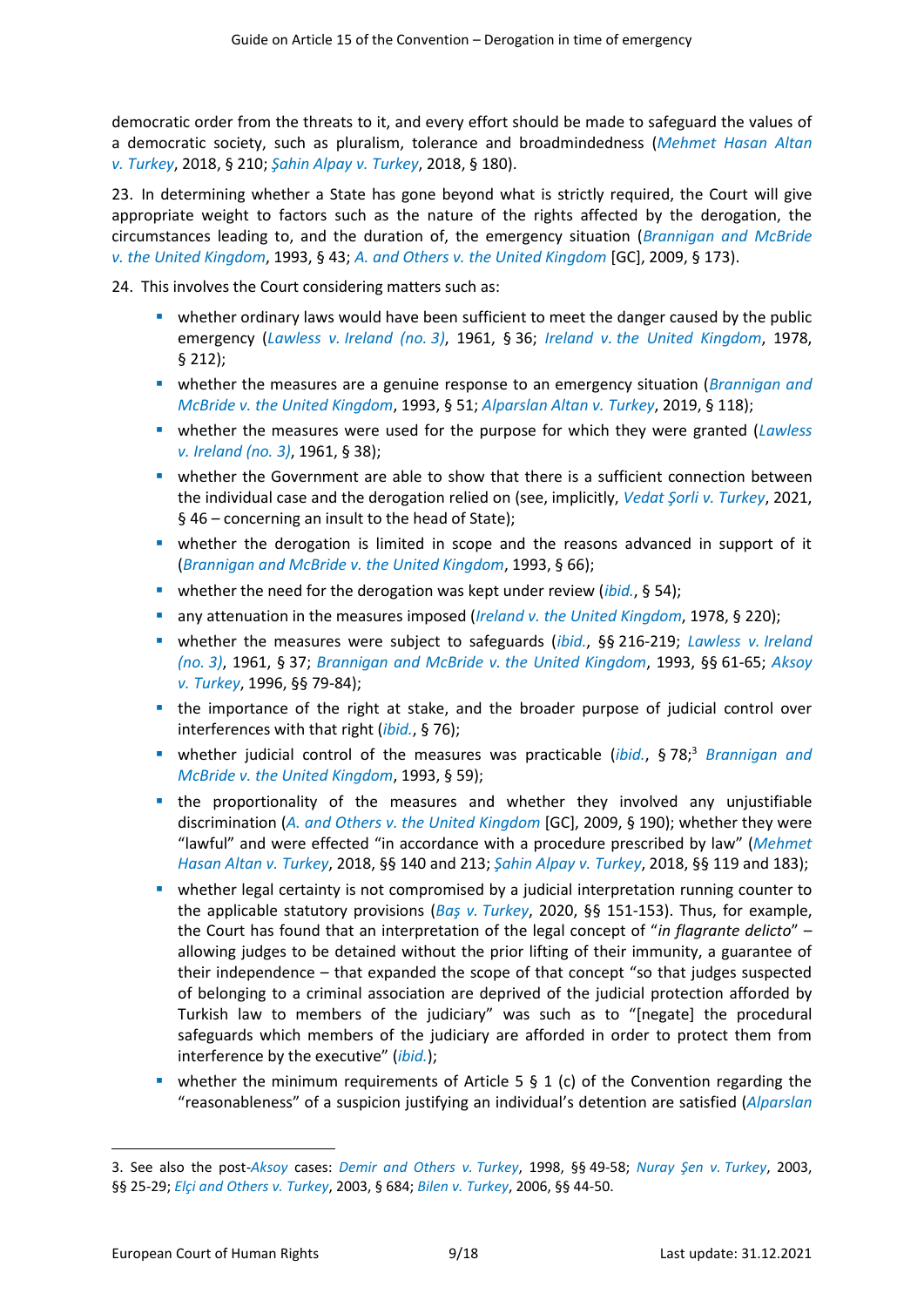*Altan v. [Turkey](http://hudoc.echr.coe.int/eng?i=001-192804)*, 2019, §§ 147-149; *[Kavala](http://hudoc.echr.coe.int/eng?i=001-199515) v. Turkey*, 2019, §§ 176-196; *Baş v. [Turkey](http://hudoc.echr.coe.int/eng?i=001-201761)*, 2020, § 200);

- whether the court decided "speedily" on the lawfulness of detention within the meaning of Article 5 § 4 of the Convention (*Baş v. [Turkey](http://hudoc.echr.coe.int/eng?i=001-201761)*, 2020, §§ 216 and 230), including the Constitutional Court (*[Kavala](http://hudoc.echr.coe.int/eng?i=001-199515) v. Turkey*, 2019, §§ 176-196); and
- the views of any national courts which have considered the question (*[Mehmet Hasan Altan](http://hudoc.echr.coe.int/eng?i=001-181862) v. [Turkey](http://hudoc.echr.coe.int/eng?i=001-181862)*, 2018, §§ 93 and 140; *[Şahin Alpay](http://hudoc.echr.coe.int/eng?i=001-181866) v. Turkey*, 2018, §§ 77 and 119; *[Alparslan Altan](http://hudoc.echr.coe.int/eng?i=001-192804) v. [Turkey](http://hudoc.echr.coe.int/eng?i=001-192804)*, 2019, § 146). If the highest domestic court in a Contracting State has reached the conclusion that the measures were not strictly required, the Court will be justified in reaching a contrary conclusion only if satisfied that the national court had misinterpreted or misapplied Article 15 or the Court's jurisprudence under that Article, or reached a conclusion which was manifestly unreasonable (*A. and Others v. [the United Kingdom](http://hudoc.echr.coe.int/eng?i=001-91403)* [GC], 2009, § 174).

25. These factors will normally be assessed, not retrospectively, but on the basis of the "conditions and circumstances reigning when [the measures] were originally taken and subsequently applied" (*Ireland v. [the United Kingdom](http://hudoc.echr.coe.int/eng?i=001-57506)*, 1978, § 214). However, it may be that, as with the assessment of whether there is a public emergency, the Court is not precluded from having regard to information which comes to light subsequently (*A. and Others v. [the United Kingdom](http://hudoc.echr.coe.int/eng?i=001-91403)* [GC], 2009, § 177, where the Court took note of the bombings and attempted bombings in London in July 2005, which took place therefore years after the notification of the derogation in 2001).

26. The considerations giving rise to the application of Article 15 gradually become less forceful and relevant as the public emergency threatening the life of the nation, while still persisting, declines in intensity. The exigency criterion must therefore be applied more stringently (*Baş v. [Turkey](http://hudoc.echr.coe.int/eng?i=001-201761)*, 2020, § 224). The Court does accept that when a State is struggling against a public emergency threatening the life of the nation, it would be rendered defenceless if it were required to accomplish everything at once, to furnish from the outset each of its chosen means of action with each of the safeguards reconcilable with the priority requirements for the proper functioning of the authorities and for restoring peace within the community. The interpretation of Article 15 of the Convention must leave a place for progressive adaptations (*[ibid.](http://hudoc.echr.coe.int/eng?i=001-201761)*, § 229). Nevertheless, in the case of an interference with a fundamental Convention right, given the potentially adverse impact it entails, the Court will examine whether the interference is still strictly required for the preservation of public safety (*[ibid.](http://hudoc.echr.coe.int/eng?i=001-201761)*, § 230).

27. In a number of cases where the applicants' pre-trial detention had been ordered on the basis of a statutory provision that had remained unchanged before and after the declaration of the state of emergency – a provision requiring the presence of factual evidence giving rise to strong suspicion as to the commission of an offence – the Court held that the applicants' detention, without any factual evidence grounding the suspicions raised by the authorities, could not be said to have observed the limits laid down in Article 15 of the Convention since, ultimately, no derogating measure had been applicable; to conclude otherwise would negate the minimum requirements of Article 5  $\S$  1 (c) of the Convention (*[Sabuncu and Others](http://hudoc.echr.coe.int/eng?i=001-206212) v. Turkey,* 2020, § 183; *[Kavala v.](http://hudoc.echr.coe.int/eng?i=001-199515) Turkey*, 2019, § 158; see also *[Akgün v. Turkey](https://hudoc.echr.coe.int/eng?i=001-211233)*, 2021, § 184; *[Murat Aksoy v.](https://hudoc.echr.coe.int/eng?i=001-208899) Turkey*, 2021, § 111; *[Atilla Taş](http://hudoc.echr.coe.int/eng?i=001-207367) v. Turkey*, 2021, § 140).

28. Under Article 5 § 4, the Court has examined restrictions on access to a criminal investigation file potentially affecting those held in pre-trial detention during the state of emergency. In *[Ahmet](http://hudoc.echr.coe.int/eng?i=001-209444)  [Hüsrev Altan](http://hudoc.echr.coe.int/eng?i=001-209444) v. Turkey*, 2021, the decision to restrict access to the investigation file was based on a Legislative Decree which had entered into force during the state of emergency and had thus constituted a derogating measure. However, the Court observed, firstly, that the restriction had been based on a general order by the Istanbul public prosecutor concerning the criminal investigation in respect of suspected FETÖ/PDY members, which had been issued prior to the applicant's arrest; and secondly, that the restriction had been lifted after the filing of the indictment, while the state of emergency was still in force. Accordingly, this restrictive general order could not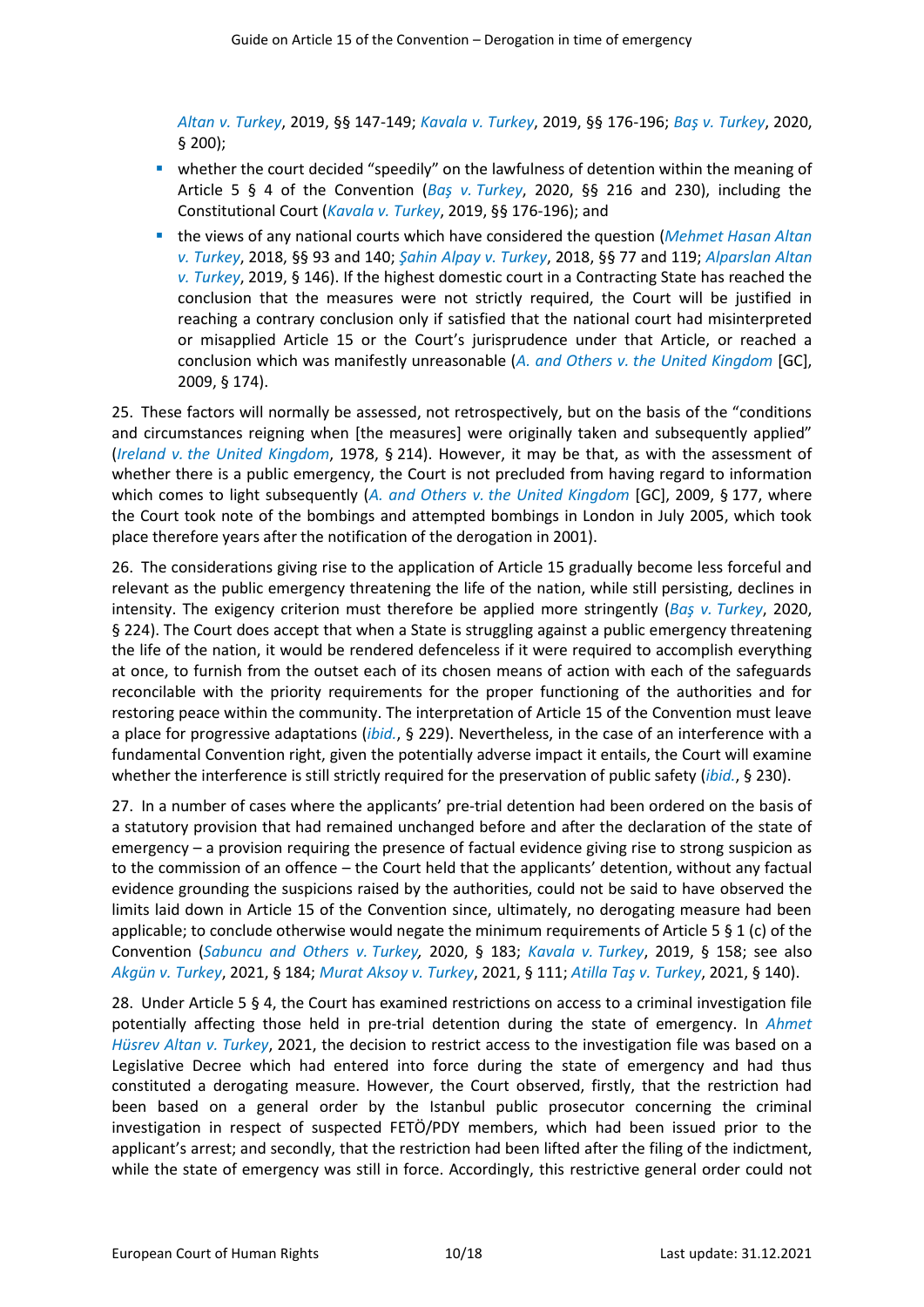be regarded as an appropriate response to the state of emergency; an interpretation to the contrary would negate the safeguards provided for in Article 5 of the Convention (§ 165).

29. Referring to *[Al-Dulimi and Montana Management Inc. v. Switzerland](http://hudoc.echr.coe.int/eng?i=001-164515)* [GC], 2016, § 146 – concerning a sanctions regime set up by the United Nations Security Council – the Court held that where an emergency legislative decree did not contain clear and explicit wording excluding the possibility of judicial supervision of the measures taken for its implementation, it should always be understood as authorising the courts of the respondent State to exercise sufficient scrutiny so that any arbitrariness could be avoided (*Pişkin v. [Turkey,](http://hudoc.echr.coe.int/eng?i=001-206901)* 2020, § 153). Even in a state of emergency, it would not be consistent with the rule of law in a democratic society if a State could, without restraint or control by the Court, remove from the jurisdiction of the courts a whole range of civil claims or confer immunity from civil liability on certain categories of persons (*[ibid.](http://hudoc.echr.coe.int/eng?i=001-206901)*; referring, *mutatis mutandis*, to *Fayed v. [the United Kingdom](http://hudoc.echr.coe.int/eng?i=001-57890)*, 1994, § 65). In *Pişkin v. [Turkey,](http://hudoc.echr.coe.int/eng?i=001-206901)* 2020, the Court was prepared to accept that the introduction of a simplified procedure for the immediate dismissal of civil servants or other civil-service employees who had clearly been involved in the attempted military coup of 15 July 2016 could be justified in the light of the very specific circumstances of the state of emergency (§ 125, where the Court referred to the opinion of the Venice Commission on the legislative decrees adopted in that context). However, although the legislative decree introducing the simplified procedure had placed no limitations on the judicial review to be conducted by the domestic courts as to the factual and legal grounds justifying such dismissals, the reasoning of the judgments delivered in the applicant's case – with no indication of any in-depth, thorough examination of his arguments – suggested that they themselves had declined to exercise their full jurisdiction in that regard (§§ 150-152). In those circumstances, the Court found that the notice of derogation by Turkey under Article 15 of the Convention could not justify the failure to observe the requirements of a fair trial (*[ibid.](http://hudoc.echr.coe.int/eng?i=001-206901)*, § 153).

## <span id="page-10-0"></span>**C. "...provided that such measures are not inconsistent with [the High Contracting Party's] other obligations under international law"**

30. The Court will consider this limb of Article 15 § 1 of its own motion if necessary (*[Lawless](http://hudoc.echr.coe.int/eng?i=001-57518) v. [Ireland \(no.](http://hudoc.echr.coe.int/eng?i=001-57518) 3)*, 1961, § 40), even if only to observe that it has not found any inconsistency between the derogation and a State's other obligations under international law.

31. In *[Brannigan and McBride](http://hudoc.echr.coe.int/eng?i=001-57819) v. the United Kingdom*, 1993, the Court considered the applicants' submission that official proclamation was a requirement for a valid derogation under Article 4 of the International Convenant on Civil and Political Rights<sup>4</sup> and the absence of such proclamation meant the United Kingdom's derogation was not consistent with its obligations under international law. The Court rejected that submission. It found that it was not its role to seek to define authoritatively the meaning of the terms "officially proclaimed" in Article 4 of the ICCPR. Nevertheless, it had to examine whether there was any plausible basis for the applicants' submission. It found that the Home Secretary's statement to the House of Commons on the derogation was "well in keeping with the notion of an official proclamation" ( $\S$ § 67-73).<sup>5</sup>

32. In *Marshall v. [the United Kingdom](http://hudoc.echr.coe.int/eng?i=001-5967)* (dec.), 2001, the applicant relied on the observation of the United Nations Human Rights Committee that the emergency provisions in Northern Ireland were

<sup>4.</sup> Article 4 § 1 of the ICCPR providing, in relevant part: "In time of public emergency which threatens the life of the nation and the existence of which is officially proclaimed…".

<sup>5.</sup> Cf. the Commission's conclusion in the case of *Cyprus v. [Turkey](http://hudoc.echr.coe.int/eng?i=001-142540)* (Commission report of 10 July 1976, § 527): "Article 15 requires some formal and public act of derogation, such as a declaration of martial law or state of emergency, and that, where no such act has been proclaimed by the High Contracting Party concerned, although it was not in the circumstances prevented from doing so, Article 15 cannot apply."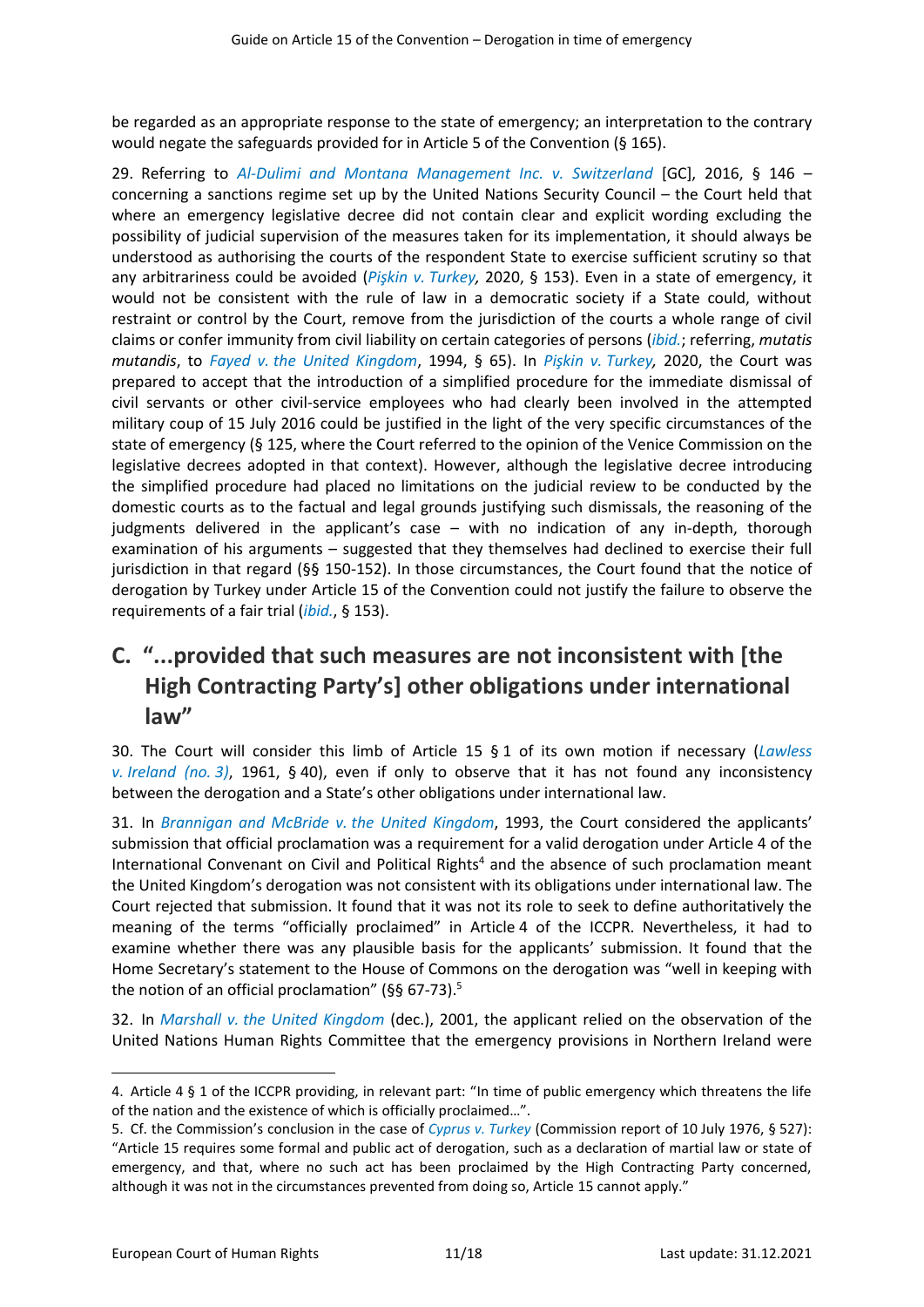"excessive" and that withdrawal of the derogation made under Article 4 of the ICCPR should be envisaged. The Court stated that it found nothing in these references to suggest that the Government must be considered in breach of their obligations under the ICCPR by maintaining their derogation after 1995. On that account, the applicant could not maintain that the continuance in force of the derogation was incompatible with the authorities' obligations under international law.

33. In *Hassan v. [the United Kingdom](http://hudoc.echr.coe.int/eng?i=001-146501)* [GC], 2014, the Court had to decide whether, in the absence of a derogation in an international conflict context, the Court could nevertheless re-interpret a Convention provision in accordance with the principles of international (humanitarian) law. The Court replied in the affirmative, accepting that, although internment was not a permitted ground for the deprivation of liberty under the text of Article 5, the Contracting Party was not required to derogate from its obligations under Article 5 in order to allow for the internment of prisoners of war and civilians posing a threat to security in a conflict context because that Article could be interpreted and applied in accordance with the principles of international humanitarian law (namely the Third and Fourth Geneva Conventions).

34. In *Georgia v. [Russia \(II\)](http://hudoc.echr.coe.int/eng?i=001-207757)* [GC], 2021, which likewise concerned an international armed conflict without a derogation from the Convention, the Court clarified its methodology (§ 95): for each aspect of the case and each Convention Article alleged to have been breached, it ascertained whether there was a conflict between the two legal regimes formed by the provisions of the Convention and the rules of international humanitarian law (IHL). The Court thus compared the requirements of IHL with those:

- **•** of Articles 2, 3 and 8 of the Convention and Article 1 of Protocol No. 1, regarding civilians who had been killed or ill-treated or whose homes had been set on fire or looted (§§ 194- 199);
- **•** of Articles 3 and 5 of the Convention, regarding the treatment and detention of civilians (§§ 234-237);
- of Article 3 of the Convention, regarding the treatment of prisoners of war (§§ 266-267);
- **•** of Article 2 of Protocol No. 4, regarding the freedom of movement of displaced persons (§§ 290-291);
- of Article 2 of Protocol No. 1, regarding the alleged looting or destruction of public schools and libraries (§§ 310-311);
- of Article 2 of the Convention, regarding the obligation to investigate (§§ 323-325).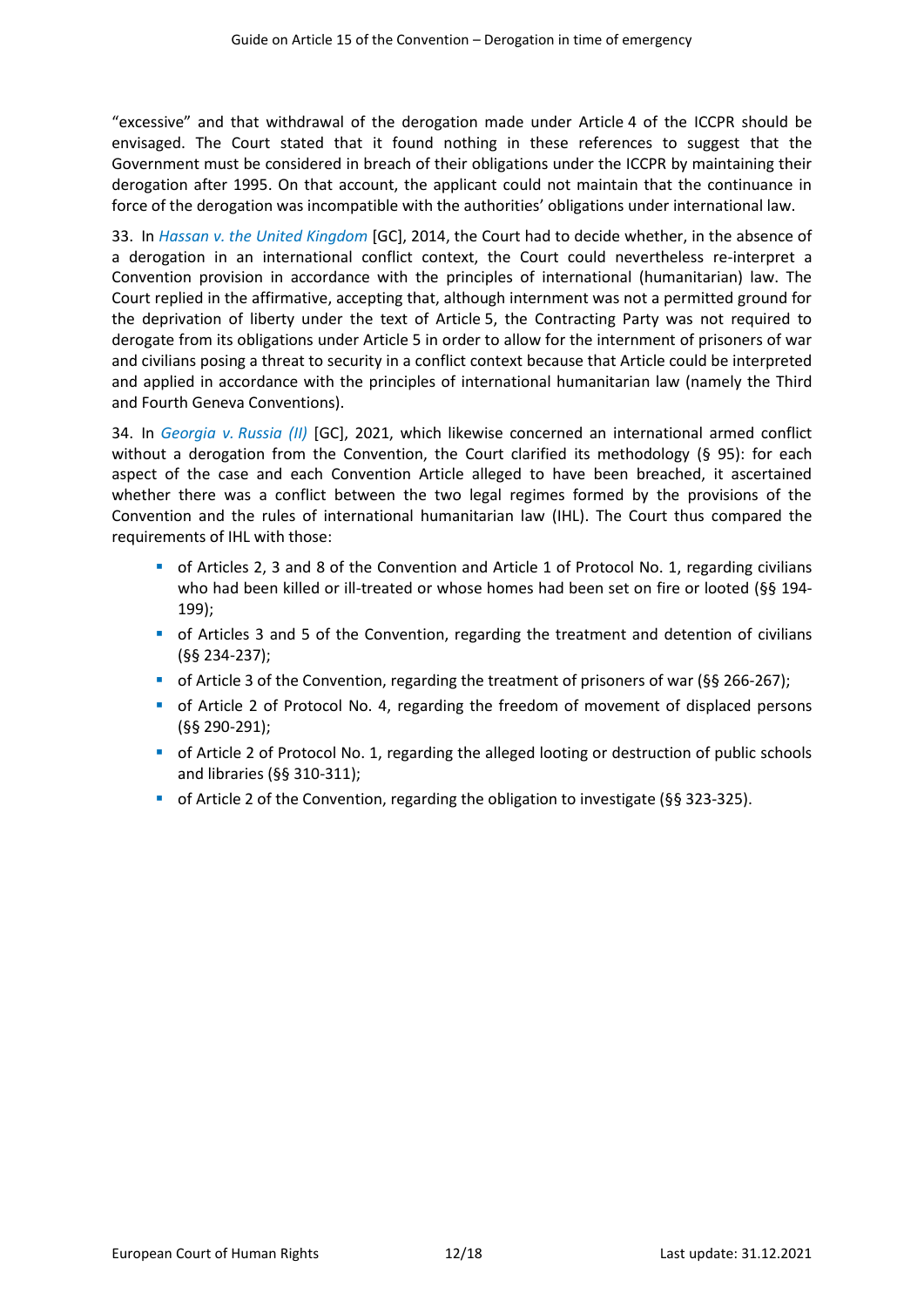## <span id="page-12-0"></span>**III. Article 15 § 2: non-derogable rights**

#### **Article 15 § 2 of the Convention**

"2. No derogation from Article 2, except in respect of deaths resulting from lawful acts of war, or from Articles 3, 4 (§ 1) and 7 shall be made under this provision."

35. Article 15 § 2 protects certain rights from derogation. According to the text of Article 15 § 2, these are: Article 2 (the right to life), except in respect of deaths resulting from lawful acts of war; Article 3 (the prohibition of torture and other forms of ill-treatment); Article 4 § 1 (the prohibition of slavery or servitude); and Article 7 (no punishment without law).

36. Three of the additional protocols to the Convention also contain clauses which prohibit derogation from certain of the rights contained in them. These are Protocol No. 6 (the abolition of the death penalty in time of peace and limiting the death penalty in time of war), Protocol No. 7 (the *ne bis in idem* principle only, as contained in Article 4 of that protocol) and Protocol No. 13 (the complete abolition of the death penalty). 6

37. The effect of Article 15 § 2 (and the corresponding non-derogation clauses in Protocol Nos. 6, 7 and 13) is that the rights to which they refer continue to apply during any time of war or public emergency, irrespective of any derogation made by a Contracting State.

38. In respect of Articles 2 and 7 of the Convention, the exceptions already contained in those rights will also continue to apply.

39. Thus as regards Article 2, any deprivation of life will not be in contravention of the article if it results from the use of force which is no more than absolutely necessary in the circumstances set out in Article 2 § 2 (a)-(c) (the defence of any person from unlawful violence, to effect a lawful arrest or prevent escape of a person lawfully detained, action lawfully taken for the purpose of quelling a riot or insurrection). Article 15 § 2 adds the additional exception that the right to life will not be violated if the death results from a lawful act of war.

40. Equally, as regards Article 7, the prohibition on no punishment without law is subject to the provisions of Article 7 § 2, namely that the article shall not prejudice the trial and punishment of any person for any act or omission which, at the time when it was committed, was criminal according to the general principles of law recognised by civilized nations.

<sup>6.</sup> Article 3 of Protocol No. 6, Article 4 § 3 of Protocol No. 7, and Article 2 of Protocol No. 13.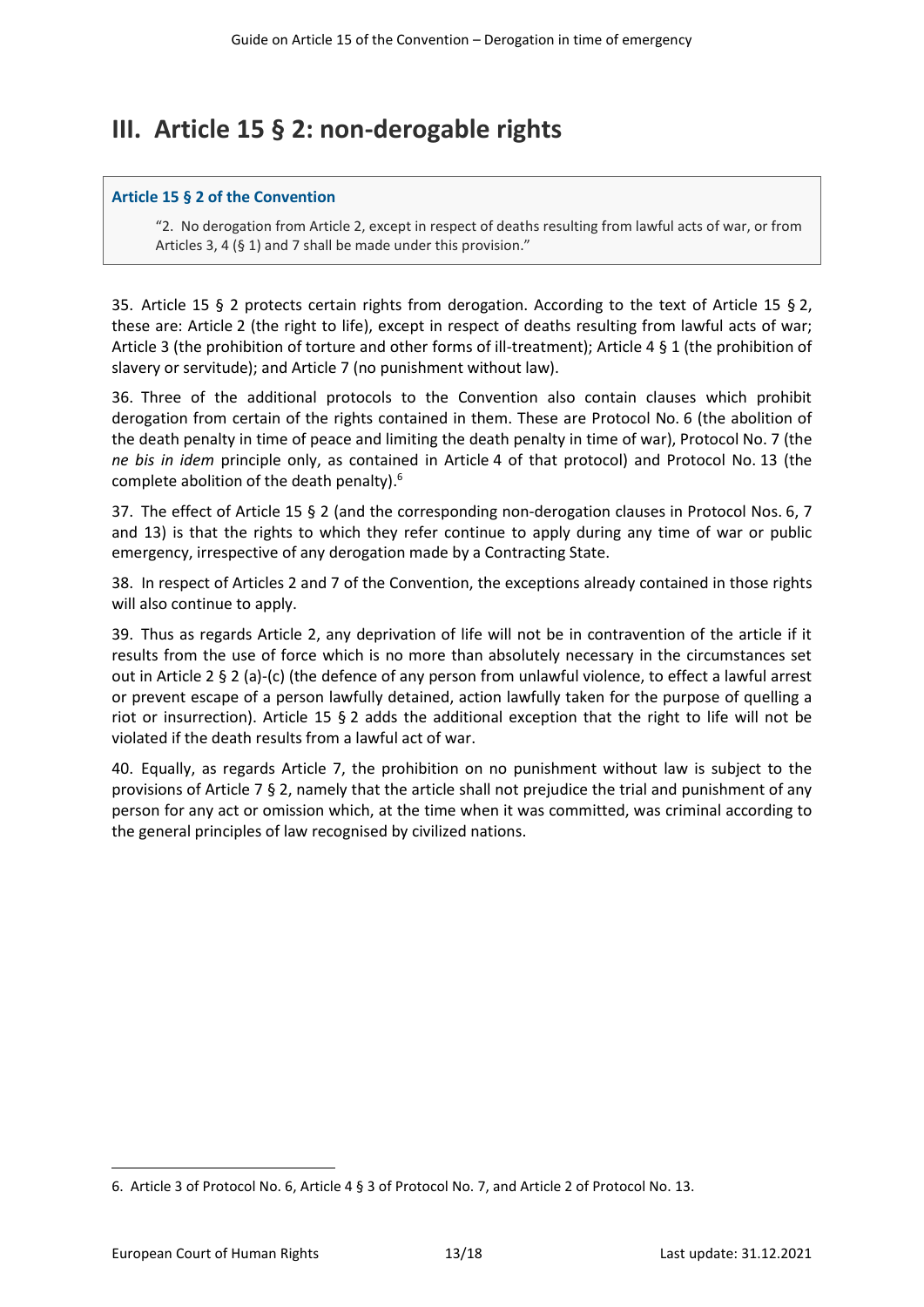## <span id="page-13-0"></span>**IV. Article 15 § 3: the notification requirements**

#### **Article 15 § 3 of the Convention**

"3. Any High Contracting Party availing itself of this right of derogation shall keep the Secretary General of the Council of Europe fully informed of the measures which it has taken and the reasons therefore. It shall also inform the Secretary General of the Council of Europe when such measures have ceased to operate and the provisions of the Convention are again being fully executed."

#### **HUDOC keywords**

Notification of a derogation (15-3)

41. The primary purpose of informing the Secretary General is that the derogation becomes public. A further purpose is that the Convention is a system of collective enforcement and it is through the Secretary General that the other Contracting States are informed of the derogation: by Resolution 56 (16) of the Committee of Ministers, any information transmitted to the Secretary General in pursuance of Article 15 § 3 must be communicated by him as soon as possible to the other Contracting States (*Greece v. [the United Kingdom](http://hudoc.echr.coe.int/eng?i=001-73858)*, 1958, § 158).

42. In the absence of an official and public notice of derogation, Article 15 does not apply to the measures taken by the respondent State (*Cyprus v. [Turkey](http://hudoc.echr.coe.int/eng?i=001-104211)*, Commission report of 4 October 1983, §§ 66-68).

43. The requirement to notify the Secretary General of the measures taken and the reasons therefor is usually met by writing a letter and attaching copies of the legal texts under which the emergency measures will be taken, with an explanation of their purpose (*Lawless v. [Ireland \(no.](http://hudoc.echr.coe.int/eng?i=001-57518) 3)*, 1961, § 47). If copies of all relevant measures are not provided, the requirement will not be met (the "*[Greek](http://hudoc.echr.coe.int/eng?i=001-167795) [case](http://hudoc.echr.coe.int/eng?i=001-167795)*", Commission report, § 81(1) and (2)).

44. In the case of *Greece v. [the United Kingdom](http://hudoc.echr.coe.int/eng?i=001-73858)*, 1958, the Commission found that it was clear from the wording of Article 15 § 3 that the notification did not need to be made before the measure in question had been introduced but also that the wording of this provision did not give guidance either as to the time within which the notification must be made or as to the extent of the information to be furnished to the Secretary General. The Commission considered that it was for the State concerned to notify the measures in question without any unavoidable delay together with sufficient information concerning them to enable the other High Contracting Parties to appreciate the nature and extent of the derogation which the measures involved. In that case, the three-month period between the taking of the derogating measure and its notification had been too long and could not be justified by administrative delays resulting from the alleged emergency. The same was true for the notification of certain measures four months after they were taken in the "*[Greek case](http://hudoc.echr.coe.int/eng?i=001-167795)*" (Commission report, § 81(3)). In contrast, the Court has found that notification twelve days after the measures entered into force was sufficient (*Lawless v. [Ireland \(no.](http://hudoc.echr.coe.int/eng?i=001-57518) 3)*, 1961, § 47).

45. The Court has jurisdiction to examine of its own motion whether a notification by a State complies with the formal requirements provided in Article 15 § 3 – namely, keeping the Council of Europe fully informed of the measures taken by way of derogation from the Convention and the reasons for them – even if that issue has not been raised by any of the parties (*Aksoy v. [Turkey](http://hudoc.echr.coe.int/eng?i=001-58003)*, 1996, §§ 85-86).

46. The Court has accepted that this formal condition was observed even where the notice of derogation did not explicitly mention which Articles of the Convention were concerned, in cases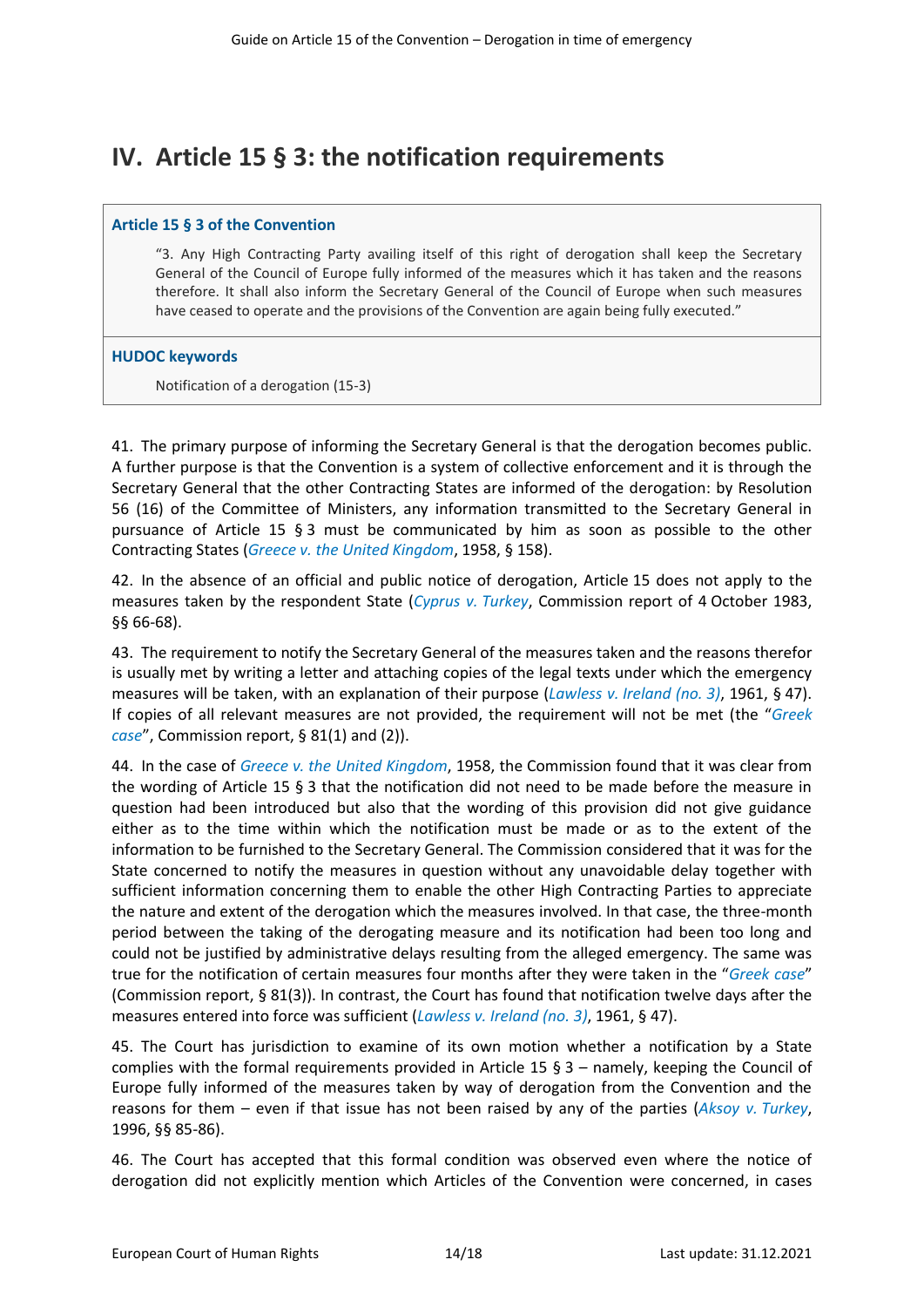where the parties had not raised any objections in that regard (*[Mehmet Hasan Altan](http://hudoc.echr.coe.int/eng?i=001-181862) v. Turkey*, 2018, § 89; *Şahin Alpay v. [Turkey](http://hudoc.echr.coe.int/eng?i=001-181866)*, 2018, § 73; *[Ahmet Hüsrev Altan](http://hudoc.echr.coe.int/eng?i=001-209444) v. Turkey*, 2021, §§ 100-102).

47. The Court may also raise of its own motion the question of the scope *ratione temporis* or *ratione materiae* of the derogation (*[Alparslan Altan v.](http://hudoc.echr.coe.int/eng?i=001-192804) Turkey*, 2019, § 74).

48. The Court has also found that Article 15 § 3 implies a requirement of permanent review of the need for emergency measures (*[Brannigan and McBride](http://hudoc.echr.coe.int/eng?i=001-57819) v. the United Kingdom*, 1993, § 54).

49. Finally, when the derogation is withdrawn (in compliance with the last sentence of Article 15 § 3), in any case concerning measures taken after the withdrawal of the derogation, the Court will examine the case on the basis that the relevant articles of the Convention in respect of which complaints have been made are fully applicable. This does not, however, preclude proper account being taken of the background circumstances of the case. It is for the Court to determine the significance to be attached to those circumstances and to ascertain whether the balance struck complied with the applicable provisions of the relevant article, in the light of their particular wording and the article's overall object and purpose (*Brogan and Others v. [the United Kingdom](http://hudoc.echr.coe.int/eng?i=001-57450)*, 1988, § 48, in respect of Article 5).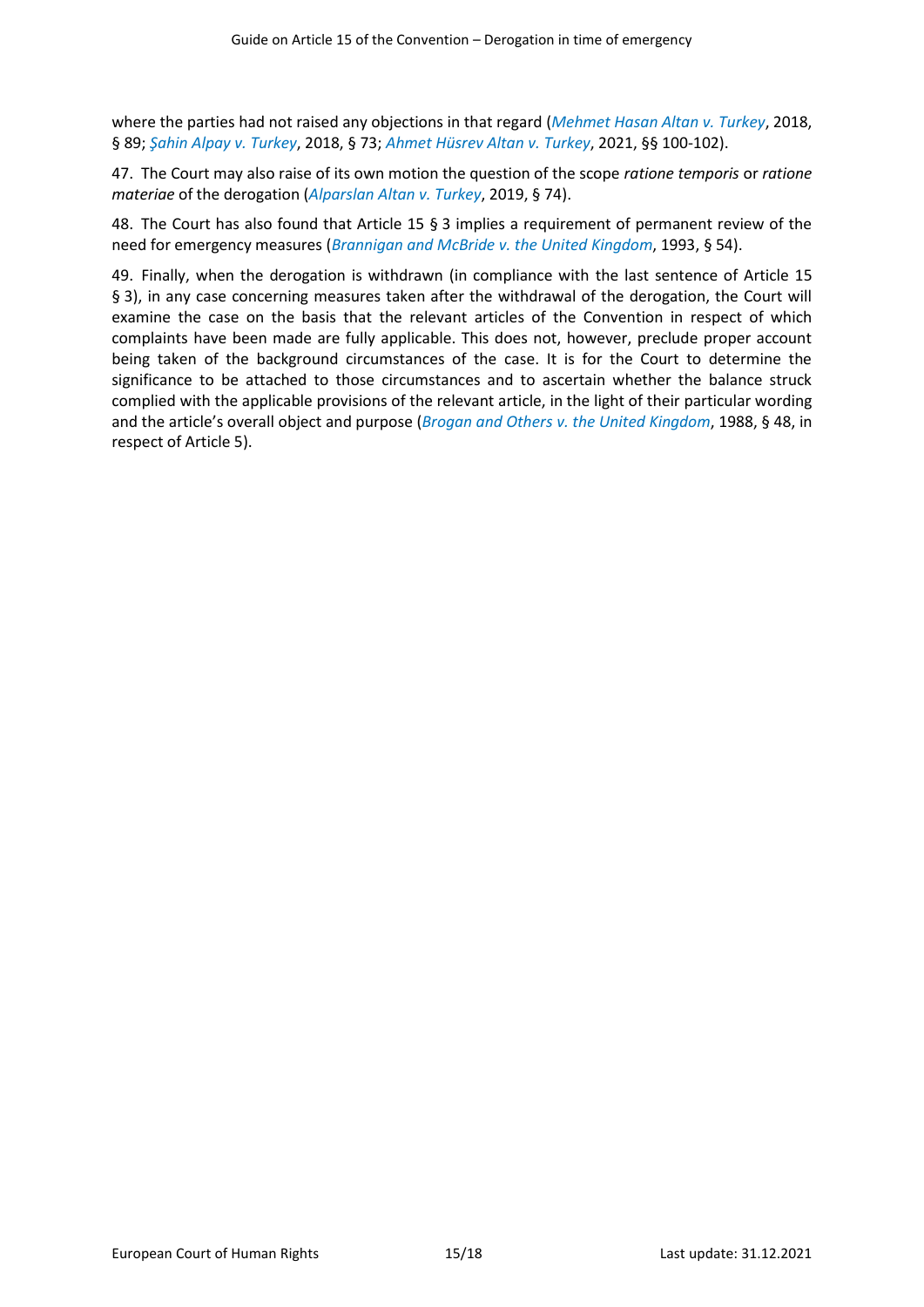## **List of cited cases**

<span id="page-15-0"></span>The case-law cited in this Guide refers to judgments or decisions delivered by the Court and to decisions or reports of the European Commission of Human Rights ("the Commission").

Unless otherwise indicated, all references are to a judgment on the merits delivered by a Chamber of the Court. The abbreviation "(dec.)" indicates that the citation is of a decision of the Court and "[GC]" that the case was heard by the Grand Chamber.

Chamber judgments that were not final within the meaning of Article 44 of the Convention when this update was published are marked with an asterisk  $(*)$  in the list below. Article 44 § 2 of the Convention provides: "The judgment of a Chamber shall become final (a) when the parties declare that they will not request that the case be referred to the Grand Chamber; or (b) three months after the date of the judgment, if reference of the case to the Grand Chamber has not been requested; or (c) when the panel of the Grand Chamber rejects the request to refer under Article 43". In cases where a request for referral is accepted by the Grand Chamber panel, the Chamber judgment does not become final and thus has no legal effect; it is the subsequent Grand Chamber judgment that becomes final.

The hyperlinks to the cases cited in the electronic version of the Guide are directed to the HUDOC database (*[http://hudoc.echr.coe.int](http://hudoc.echr.coe.int/)*) which provides access to the case-law of the Court (Grand Chamber, Chamber and Committee judgments and decisions, communicated cases, advisory opinions and legal summaries from the Case-Law Information Note) and of the Commission (decisions and reports), and to the resolutions of the Committee of Ministers.

The Court delivers its judgments and decisions in English and/or French, its two official languages. HUDOC also contains translations of many important cases into more than thirty non-official languages, and links to around one hundred online case-law collections produced by third parties.

**—A—**

*A. and Others v. [the United Kingdom](http://hudoc.echr.coe.int/eng?i=001-91403)* [GC], no. 3455/05, ECHR 2009 *[Abdülsamet Yaman](http://hudoc.echr.coe.int/eng?i=001-67228) v. Turkey*, no. 32446/96, 2 November 2004 *[Ahmet Hüsrev Altan v.](http://hudoc.echr.coe.int/eng?i=001-209444) Turkey*, no. 13252/17, 13 April 2021 *[Akgün v. Turkey](https://hudoc.echr.coe.int/eng?i=001-211233)*, no. 19699/18, 20 July 2021 *Aksoy v. [Turkey](http://hudoc.echr.coe.int/eng?i=001-58003)*, 18 December 1996, Reports of Judgments and Decisions 1996-VI *[Al-Dulimi and Montana Management Inc. v. Switzerland](http://hudoc.echr.coe.int/eng?i=001-164515)* [GC], no. 5809/08, 21 June 2016 *[Alparslan Altan](http://hudoc.echr.coe.int/eng?i=001-192804) v. Turkey*, no. 12778/17, 16 April 2019 *[Atilla Taş v.](http://hudoc.echr.coe.int/eng?i=001-207367) Turkey*, no. 72/17, 19 January 2021

### **—B—**

*[Barseghyan v.](http://hudoc.echr.coe.int/eng?i=001-211814) Armenia*, no. 17804/09, 21 September 2021 *Baş v. [Turkey](http://hudoc.echr.coe.int/eng?i=001-201761)*, no. 66448/17, 3 March 2020 *Bilen v. [Turkey](http://hudoc.echr.coe.int/eng?i=001-72495)*, no. 34482/97, 21 February 2006 *[Brannigan and McBride](http://hudoc.echr.coe.int/eng?i=001-57819) v. the United Kingdom*, 26 May 1993, Series A no. 258-B *Brogan and Others v. [the United Kingdom](http://hudoc.echr.coe.int/eng?i=001-57450)*, 29 November 1988, Series A no. 145-B

### **—C—**

*[Cyprus](http://hudoc.echr.coe.int/eng?i=001-142540) v. Turkey*, nos. 6780/74 and 6950/75, Commission report of 10 July 1976 *[Cyprus](http://hudoc.echr.coe.int/eng?i=001-104211) v. Turkey*, no. 8007/77, Commission report of 6 October 1983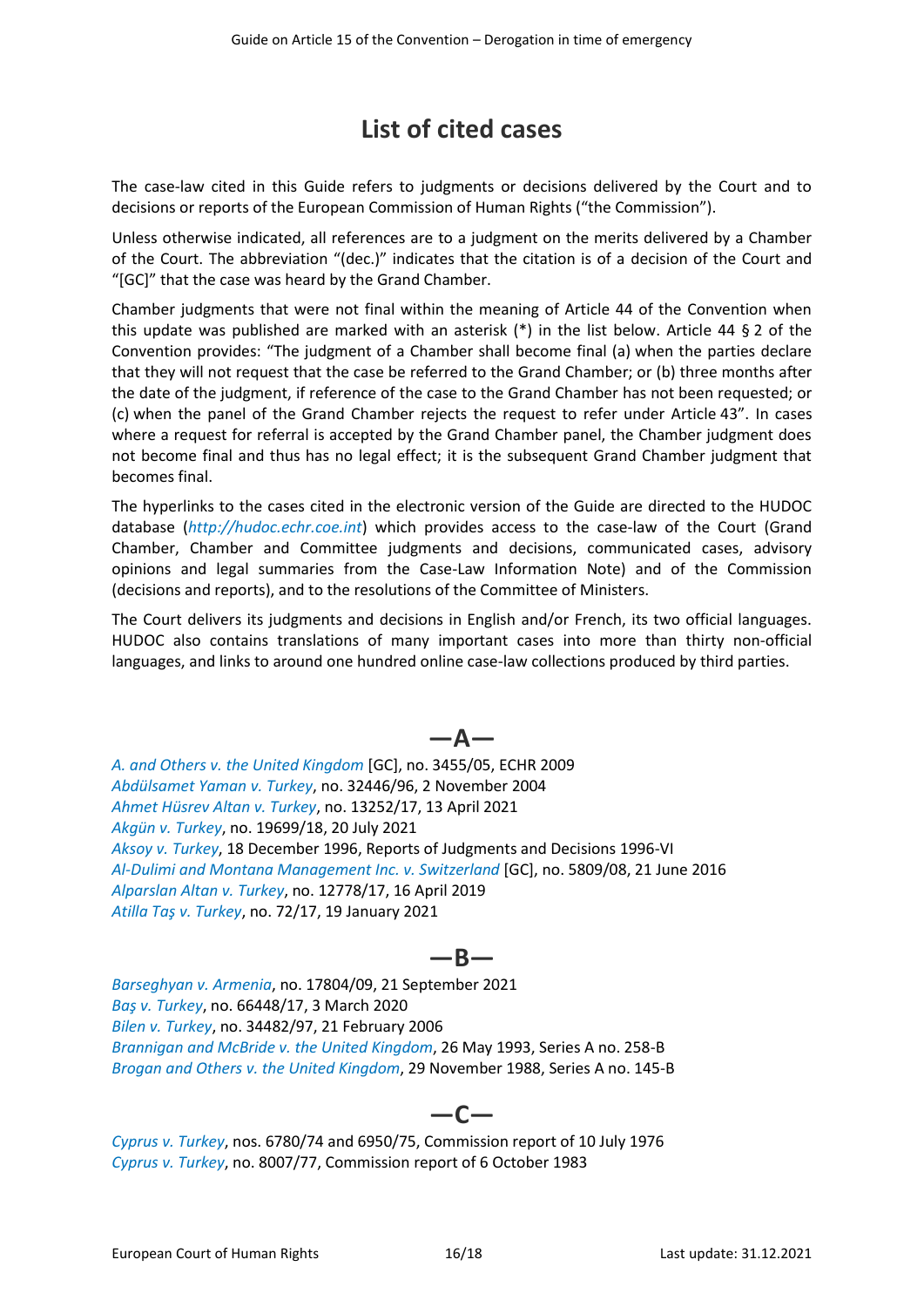*[Demir and Others](http://hudoc.echr.coe.int/eng?i=001-58230) v. Turkey*, 23 September 1998, Reports of Judgments and Decisions 1998-VI *[Denmark, Norway, Sweden](http://hudoc.echr.coe.int/eng?i=001-167795) and the Netherlands v. Greece* (the "*Greek case*"), nos. 3321/67 and 3 others, Commission report of 5 November 1969, Yearbook 12

Guide on Article 15 of the Convention – Derogation in time of emergency

**—D—**

**—E—**

**—F—**

**—G—**

*[Elçi and Others](http://hudoc.echr.coe.int/eng?i=001-61442) v. Turkey*, nos. 23145/93 and 25091/94, 13 November 2003

*Fayed v. [the United Kingdom](http://hudoc.echr.coe.int/eng?i=001-57890)*, 21 September 1994, Series A no. 294-B

*[Georgia v.](http://hudoc.echr.coe.int/eng?i=001-207757) Russia (II)* [GC], no. 38263/08, 21 January 2021 *Greece v. [the United Kingdom](http://hudoc.echr.coe.int/eng?i=001-73858)*, no. 176/56, Commission report of 26 September 1958

*Hassan v. [the United Kingdom](http://hudoc.echr.coe.int/eng?i=001-146501)* [GC], no. 29750/09, ECHR 2014

### **—I—**

**—H—**

*Ireland v. [the United Kingdom](http://hudoc.echr.coe.int/eng?i=001-57506)*, 18 January 1978, Series A no. 25

$$
-J-
$$

*[Jeronovičs](http://hudoc.echr.coe.int/eng?i=001-165032) v. Latvia*, no. 44898/10, 5 July 2016

### **—K—**

*[Kavala](http://hudoc.echr.coe.int/eng?i=001-199515) v. Turkey*, no. 28749/18, 10 December 2019 *Khlebik v. [Ukraine](http://hudoc.echr.coe.int/eng?i=001-175656)*, no. 2945/16, 25 July 2017

### **—L—**

*Lawless v. [Ireland \(no.](http://hudoc.echr.coe.int/eng?i=001-57518) 3)*, 1 July 1961, Series A no. 3

### **—M—**

*Marshall v. [the United Kingdom](http://hudoc.echr.coe.int/eng?i=001-5967)* (dec.), no. 41571/98, 10 July 2001 *[Mehmet Hasan Altan](http://hudoc.echr.coe.int/eng?i=001-181862) v. Turkey*, no. 13237/17, 20 March 2018 *[Murat Aksoy v.](https://hudoc.echr.coe.int/eng?i=001-208899) Turkey*, no. 80/17, 13 April 2021

### **—N—**

*[Nuray Şen](http://hudoc.echr.coe.int/eng?i=001-61139) v. Turkey*, no. 41478/98, 17 June 2003

## **—O—**

*[Pişkin v.](http://hudoc.echr.coe.int/eng?i=001-206901) Turkey*, no. 33399/18, 15 December 2020